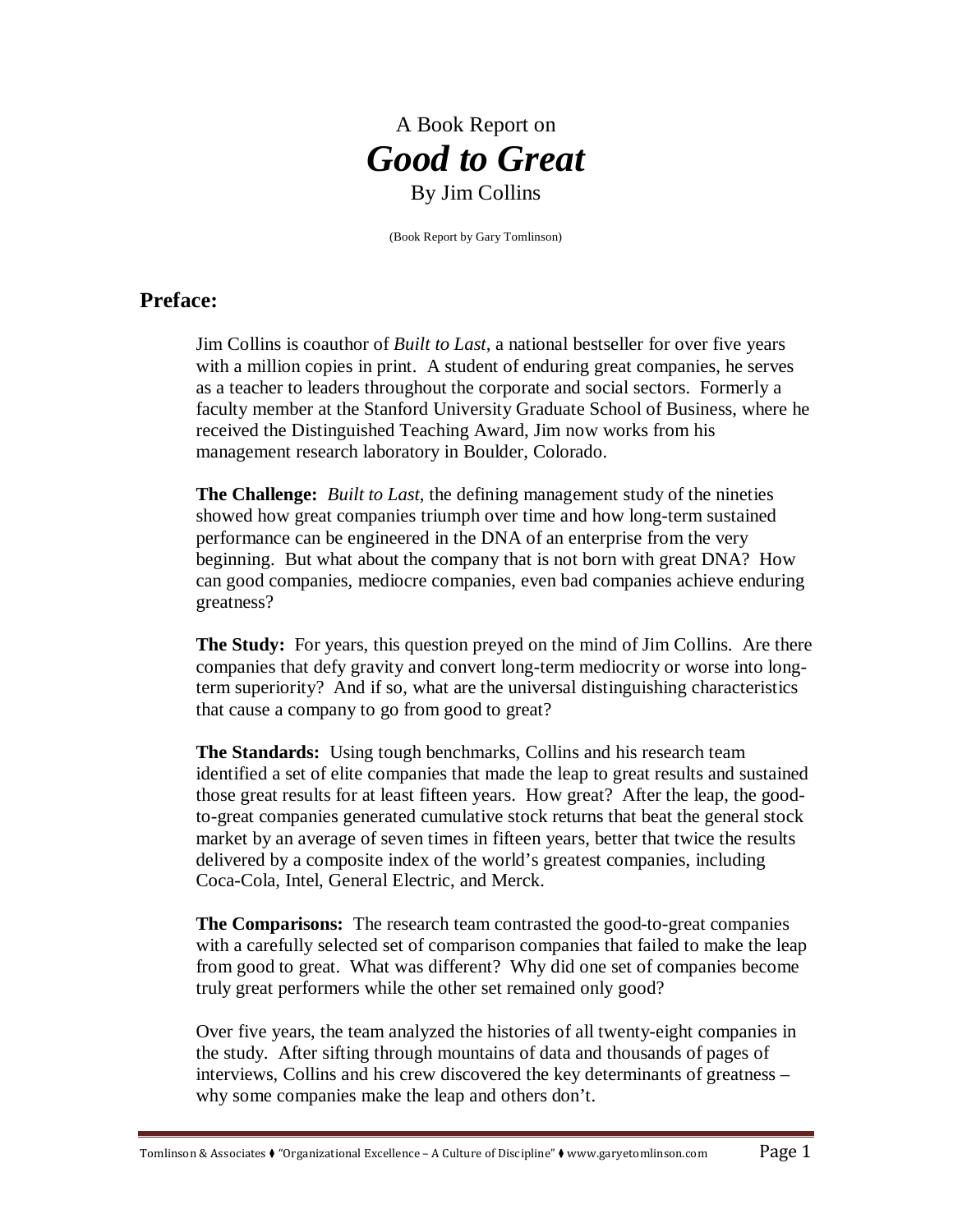**The Findings:** The findings of the *Good to Great* study will surprise many readers and shed the light on virtually every area of management strategy and practice. The findings include:

- **Level 5 Leaders:** The research team was shocked to discover the type of leadership required to achieve greatness.
- **The Hedgehog Concept (Simplicity within the Three Circles):** To go from good to great requires transcending the curse of competence.
- **A Culture of Discipline:** When you combine a culture of discipline with an ethic of entrepreneurship, you get the magical alchemy of great results.
- **Technology Accelerators:** Good-to-great companies think differently about the role of technology.
- **The Flywheel and the Doom Loop:** Those who launch radical change programs and wrenching restructurings will almost certainly fail to make the leap.

"Some of the key concepts discerned in the study," comments Jim Collins, "fly in the face of our modern business culture and will, quite frankly, upset some people." Perhaps, but who can afford to ignore these findings?

# **Chapter 1 – Good is the Enemy of Great:**

Good is the enemy of great. And that is one of the key reasons why we have so little that becomes great. We don't have great schools, principally because we have good schools. We don't have great government, principally because we have good government. Few people attain great lives, in large part because it is just so easy to settle for a good life. The vast majority of companies never become great, precisely because the vast majority become quite good – and that is their main problem.

This book is not about any of the specific companies we studied. It is about the question – *Can a good company become a great company* and if so, how? Our five-year quest yielded many insights, a number of them surprising and quite contrary to conventional wisdom, but one giant conclusion stands above the others: *We believe that almost any organization can substantially improve its stature and performance, perhaps even become great, if it conscientiously applies the framework of ideas we've uncovered.*

### **This book is dedicated to teaching what we've learned.**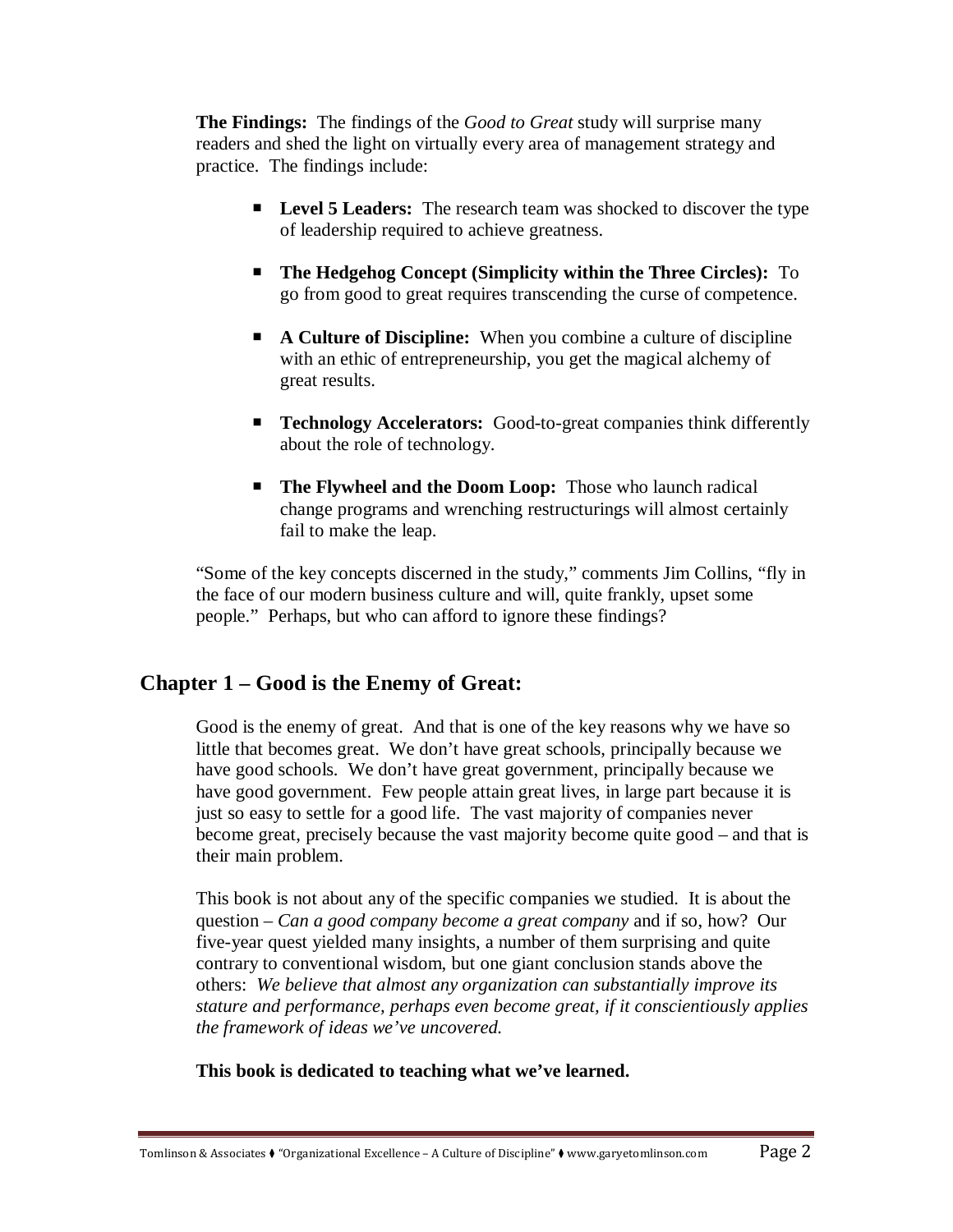It is important to understand that we developed all of the concepts in this book by making empirical deductions directly from the data. We did not begin this project with a theory to test or prove. We sought to build a theory from the ground up, derived directly from the evidence.

The core of our method was a systematic process of contrasting the good-to-great examples to the comparisons, always asking, "What's different?" We also made particular note of "dogs that did not bark." It is important to note that in our study, what we didn't find – dogs that we might have expected to bark but didn't – turned out to be some of the best clues to the inner workings of good to great. So, I invite you to join me on an intellectual adventure to discover what it takes to turn good into great. I also encourage you to question and challenge what you learn.

### **Chapter 2 – Level 5 Leadership:**

Level 5 leaders channel their ego needs away from themselves and into the larger goal of building a great company. It's not that Level 5 leaders have no ego or self-interest. Indeed, they are incredibly ambitious – but their ambition is first and foremost for the institution, not themselves.

The Level 5 Hierarchy:

| Level 5        | <b>LEVEL 5 EXECUTIVE</b><br>Builds enduring greatness through a paradoxical blend of<br>humility and professional will.                                                   |
|----------------|---------------------------------------------------------------------------------------------------------------------------------------------------------------------------|
| Level 4        | <b>EFFECTIVE LEADER</b><br>Catalyzes commitment to and vigorous pursuit of a clear<br>and compelling vision, stimulating higher performance<br>standards.                 |
| Level 3        | <b>COMPETENT MANAGER</b><br>Organizes people and resources toward the effective and<br>efficient pursuit of pre-determined objectives.                                    |
| Level 2        | <b>CONTRIBUTING TEAM MEMBER</b><br>Contributes individual capabilities to the achievement of<br>group objectives and works effectively with others in a<br>group setting. |
| <b>Level 1</b> | HIGHLY CAPABLE INDIVIDUAL<br>Makes productive contributions through talent, knowledge,<br>skills, and good work habits.                                                   |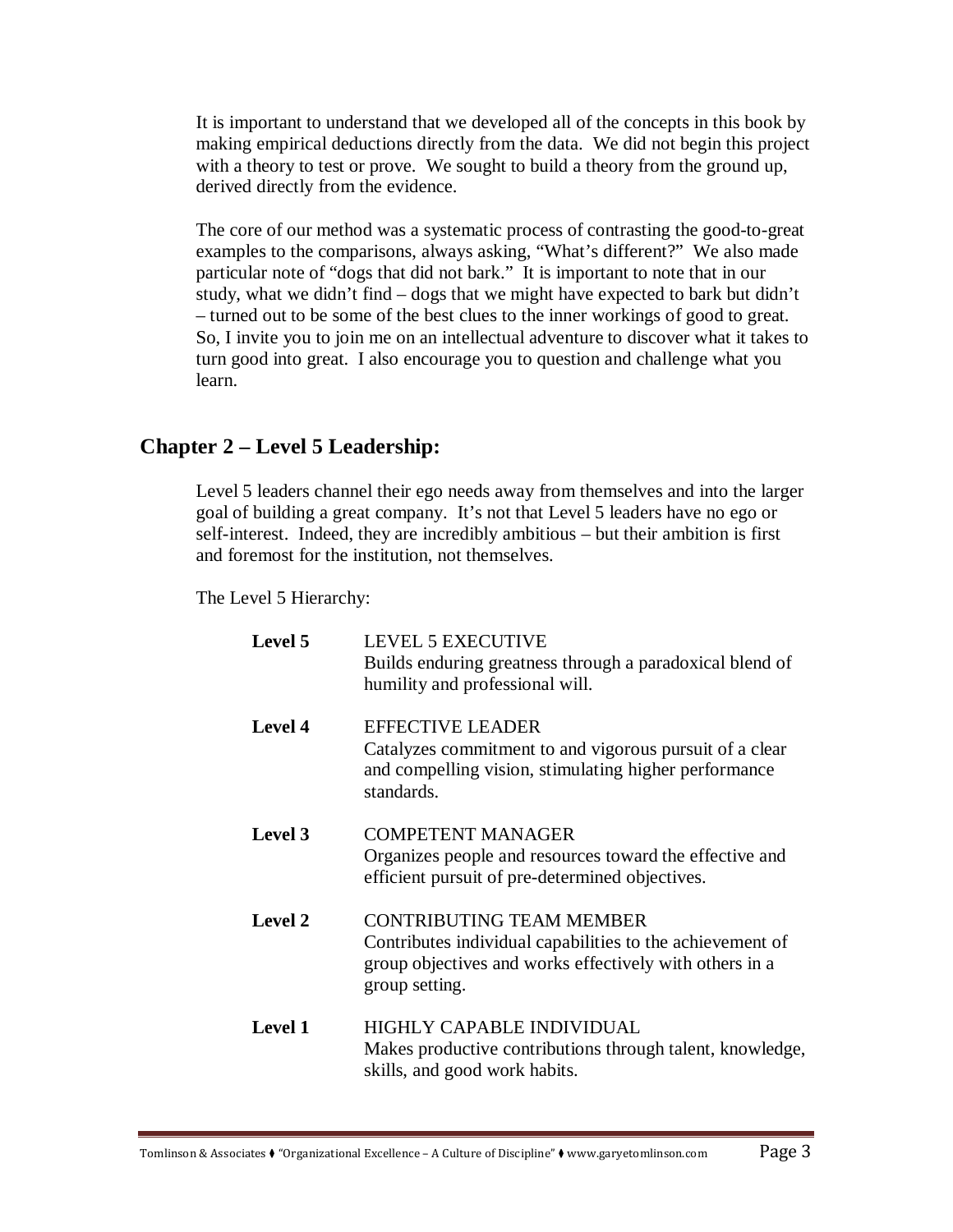The good-to-great executives were all cut from the same cloth. It didn't matter whether the company was consumer or industrial, in crisis or steady state, offered services or products. It didn't matter when the transition took place or how big the company. All the good-to-great companies had Level 5 leadership at the time of transition. Furthermore, the absence of Level 5 leadership showed up as a consistent pattern in the comparison companies. Given that Level 5 leadership cuts against the grain of conventional wisdom, especially the belief that we need larger-than-life saviors with big personalities to transform companies, it is important to note that Level 5 is an empirical finding, not an ideological one.

#### **Summary: The Two Sides of Level 5 Leadership**

| <b>Professional Will</b>                                                                     | <b>Personal Humility</b>                                                                                                       |
|----------------------------------------------------------------------------------------------|--------------------------------------------------------------------------------------------------------------------------------|
| Creates superb results, a clear                                                              | Demonstrates a compelling modesty,                                                                                             |
| catalyst in the transition from                                                              | shunning public adulation; never                                                                                               |
| good to great.                                                                               | boastful.                                                                                                                      |
| Demonstrates an unwavering                                                                   | Acts with quiet, calm determination;                                                                                           |
| resolve to do whatever must be                                                               | relies principally on inspired                                                                                                 |
| done to produce the best long-term                                                           | standards, not inspiring charisma, to                                                                                          |
| results, no matter how difficult.                                                            | motivate.                                                                                                                      |
| Sets the standard of building an<br>enduring great company; will<br>settle for nothing else. | Channels ambition into the company,<br>not the self; sets up successors for<br>even greater success in the next<br>generation. |

window, to apportion responsibility mirror, to apportion credit for the for poor results, never blaming success of the company – to other other people, eternal factors, or bad people, external factors, and good luck. Iuck.

Looks in the mirror, not out the Looks out the window, not in the

#### **Chapter 2 Summary – Level 5 Leadership – Key Points**

- Every good-to-great company had Level 5 leadership during pivotal transition years.
- $\blacksquare$  "Level 5" refers to a five-level hierarchy of executive capabilities, with Level 5 at the top. Level 5 leaders embody a paradoxical mix of personal humility and professional will. They are ambitious, to be sure, but ambitious first and foremost for the company, not themselves.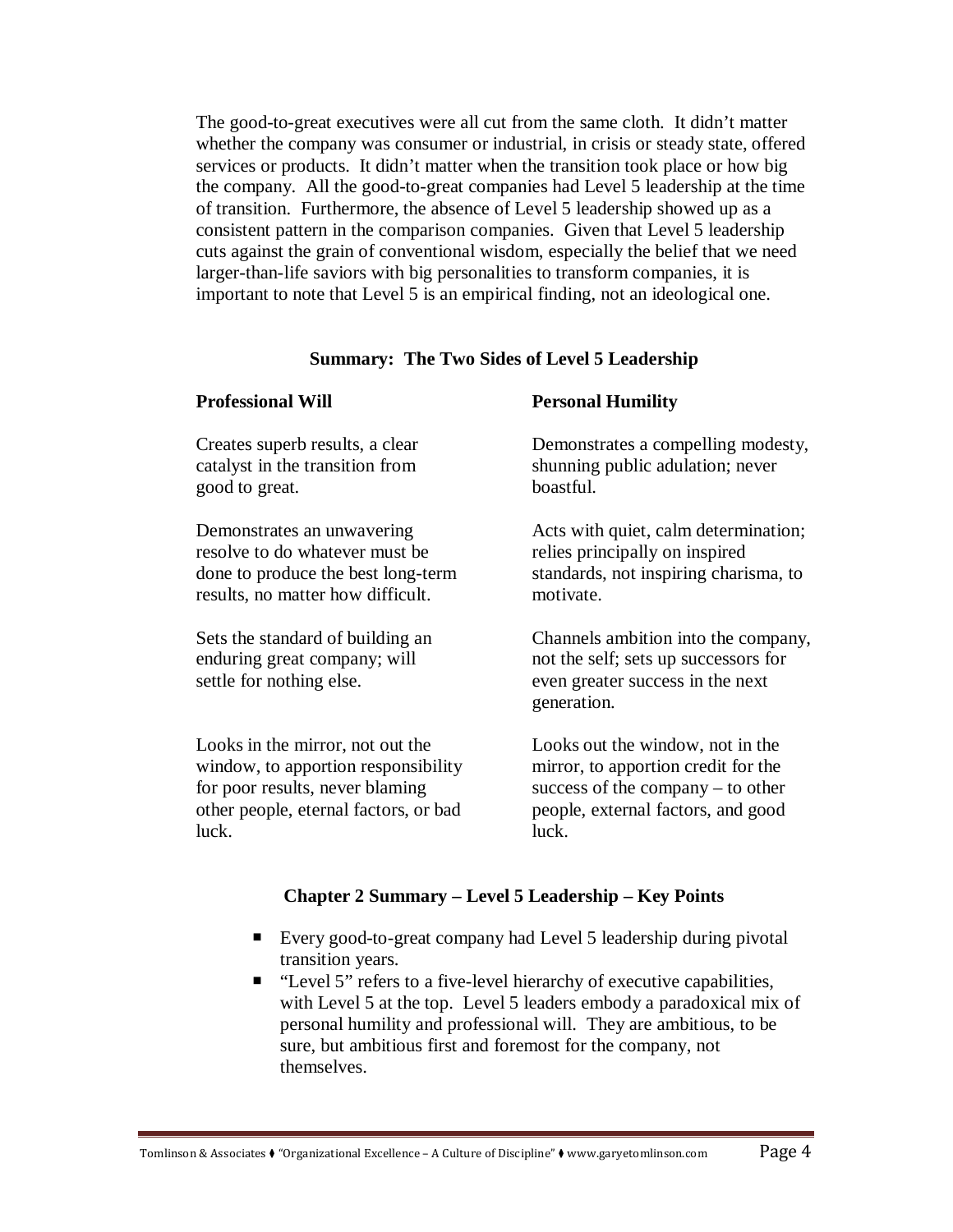- Level 5 leaders set up their successors for even greater success in the next generation, whereas egocentric Level 4 leaders often set up their successors for failure.
- Level 5 leaders display a compelling modesty, are self-effacing and understated. In contrast, two thirds of comparison companies had leaders with gargantuan personal egos that contributed to the demise or continue mediocrity of the company.
- Level 5 leaders are fanatically driven, infected with an incurable need to produce sustained results. They are resolved to do whatever it takes to make the company great, no matter how big or hard the decisions.
- $\blacksquare$  Level 5 leaders display a workmanlike diligence more plow horse than show horse.
- Level 5 leaders look out the window to attribute success to factors other than themselves. When things go poorly, however, they look in the mirror and blame themselves, taking full responsibility. The comparison CEO's often did just the opposite – they looked in the mirror to take credit for success, but out the window to assign blame for disappointing results.
- One of the most damaging trends in recent history is the tendency (especially by boards of directors) to select dazzling, celebrity leaders and to de-select potential Level 5 leaders.
- I believe that potential Level 5 leaders exist all around us, if we just know what to look for, and that many people have the potential to evolve into Level 5.

### **Unexpected Findings**

- Larger-than-life, celebrity leaders who ride in from the outside are negatively correlated with going from good to great. Ten of eleven good-to-great CEO's came from inside the company, whereas the comparison companies tried outside CEO's six times more often.
- Level 5 leaders attribute much of their success to good luck, rather than personal greatness.
- We were not looking for Level 5 leadership in our research, or anything like it, but the data was overwhelming and convincing. It is an empirical, not an ideological, finding.

# **Chapter 3 – First Who . . . Then What:**

When we began the research project, we expected to find that the first step in taking a company from good to great would be to set a new direction, a new vision and strategy for the company, and then to get people committed and aligned behind that new direction.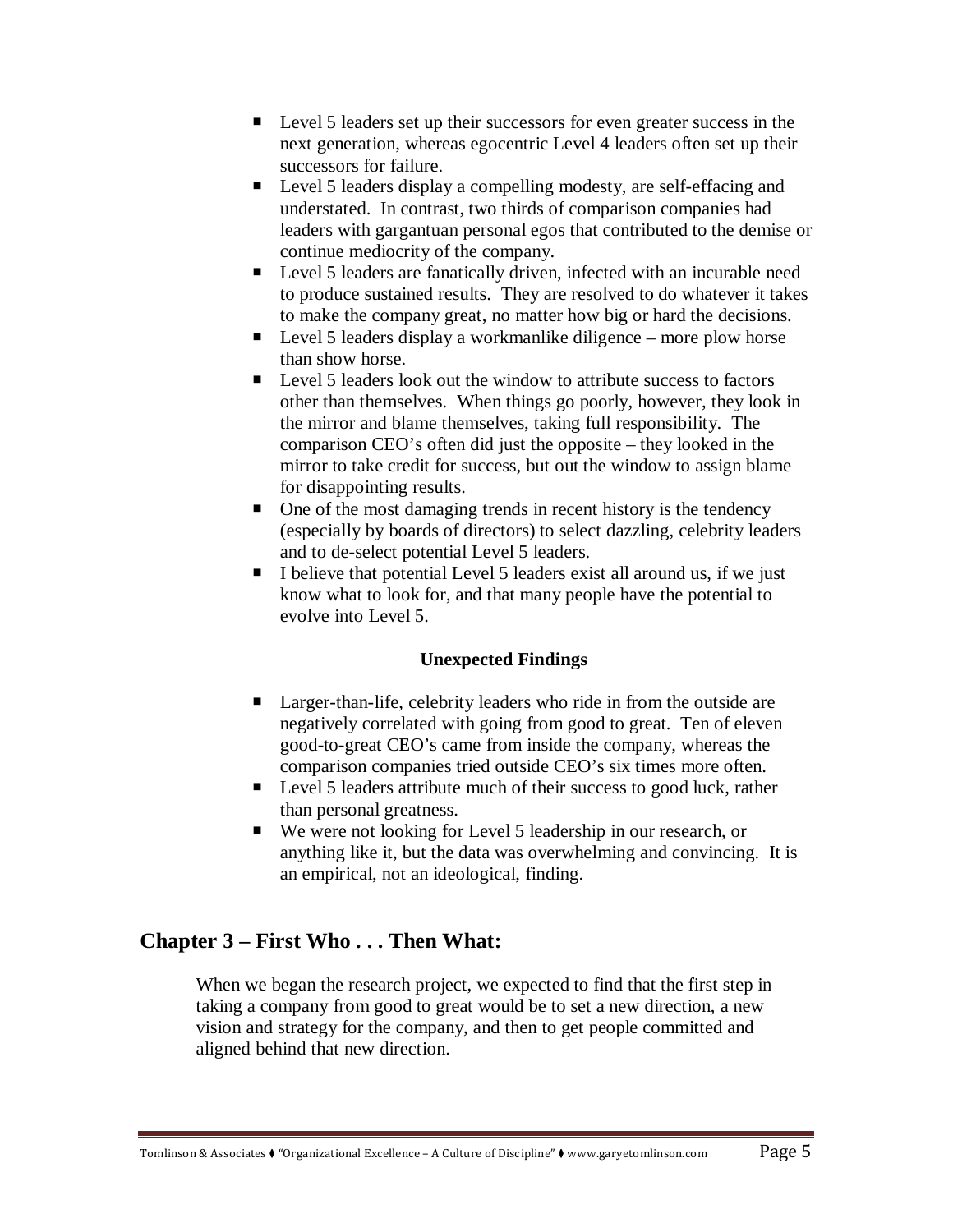We found something quite the opposite. The executives who ignited the transformations from good to great did not first figure out where to drive the bus and then get the people to take it there. No, they first got the right people on the bus (and the wrong people off the bus) and then figured out where to drive.

The good-to-great leaders understood three simple truths. First, if you begin with "who," rather than "what," you can more easily adapt to a changing world. If people join the bus primarily because of where it is going, what happens if you get ten miles down the road and you need to change direction? You've got a problem. But if people are on the bus because of who else is on the bus, then it's much easier to change direction.

Second, if you have the right people on the bus, the problem of how to motivate and manage people largely go away. The right people don't need to be tightly managed or fired up; they will be self-motivated by the inner drive to produce the best results and to be part of creating something great.

Third, if you have the wrong people, it doesn't matter whether you discover the right direction; you still won't have a great company. Great vision without great people is irrelevant.

**It's Who You Pay, Not How You Pay Them.** We found no systematic pattern linking executive compensation to the process of going from good to great. The evidence simply does not support the idea that the specific structure of executive compensation acts as a key lever in taking a company from good to great.

Yes, compensation and incentives are important, but for very different reasons in good-to-great companies. The purpose of a compensation system should not be to get the right behaviors from the wrong people, but to get the right people on the bus in the first place, and to keep them there.

In a good-to-great transformation, people are not your most important asset. The right people are.

**Rigorous, Not Ruthless.** The good-to-great companies probably sound like tough places to work – and they are. If you don't have what it takes, you probably won't last long. But they're not ruthless cultures, they're rigorous cultures. And the distinction is crucial. To be ruthless means hacking and cutting, especially in difficult times, or wantonly firing people without any thoughtful consideration. To be rigorous means consistently applying exacting standards at all times and at all levels, especially in upper management. To be rigorous, not ruthless, means that the best people need not worry about their positions and can concentrate fully on their work.

Those who build great companies understand that the ultimate throttle on growth for any great company is not markets, or technology, or competition, or products.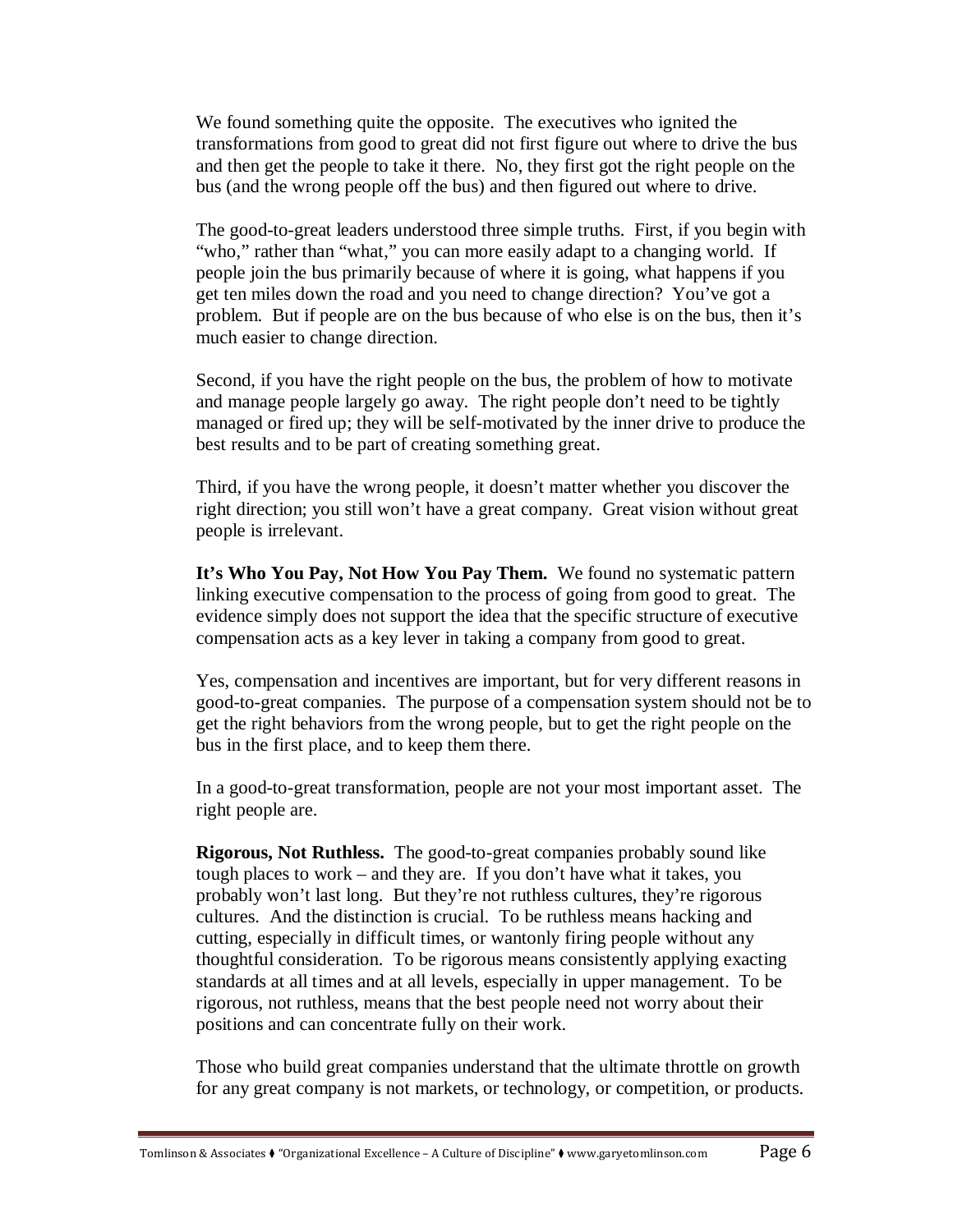It is one thing above all others: the ability to get and keep enough of the right people.

# **Chapter 3 Summary – First Who . . . Then What – Key Points**

- The good-to-great leaders began the transformation by first getting the right people on the bus (and the wrong people off the bus) and then figured out where to drive it.
- $\blacksquare$  They key point of this chapter is not just the idea of getting the right people on the team. The key point is that "who" questions come before "what" decisions – before vision, before strategy, before organization structure, before tactics. First who, then what – as a rigorous discipline, consistently applied.
- The comparison companies frequently followed the "genius with a thousand helper" model – a genius leader who sets a vision and then enlists a crew of highly capable "helpers" to make the vision happen. This model fails when the genius departs.
- The good-to-great leaders were rigorous, not ruthless, in people decisions. They did not rely on layoffs and restructuring as a primary strategy for improving performance. The comparison companies used layoffs to a much greater extent.
- We uncovered three practical disciplines for being rigorous in people decisions:
	- 1. When in doubt, don't hire keep looking. (Corollary: A company should limit its growth based on it ability to attract enough of the right people.)
	- 2. When you know you need to make a people change, act. (Corollary: First be sure you don't simply have someone in the wrong seat.)
	- 3. Put your best people on your biggest opportunities, not your biggest problems. (Corollary: If you sell off your problems, don't sell off your best people.)
- Good-to-great management teams consist of people who debate vigorously in search of the best answers, yet who unify behind decisions, regardless of parochial interests.

## **Unexpected Findings**

■ We found no systematic pattern linking executive compensation to the shift from good to great. The purpose of compensation is not to "motivate" the right behaviors from the wrong people, but to get and keep the right people in the first place.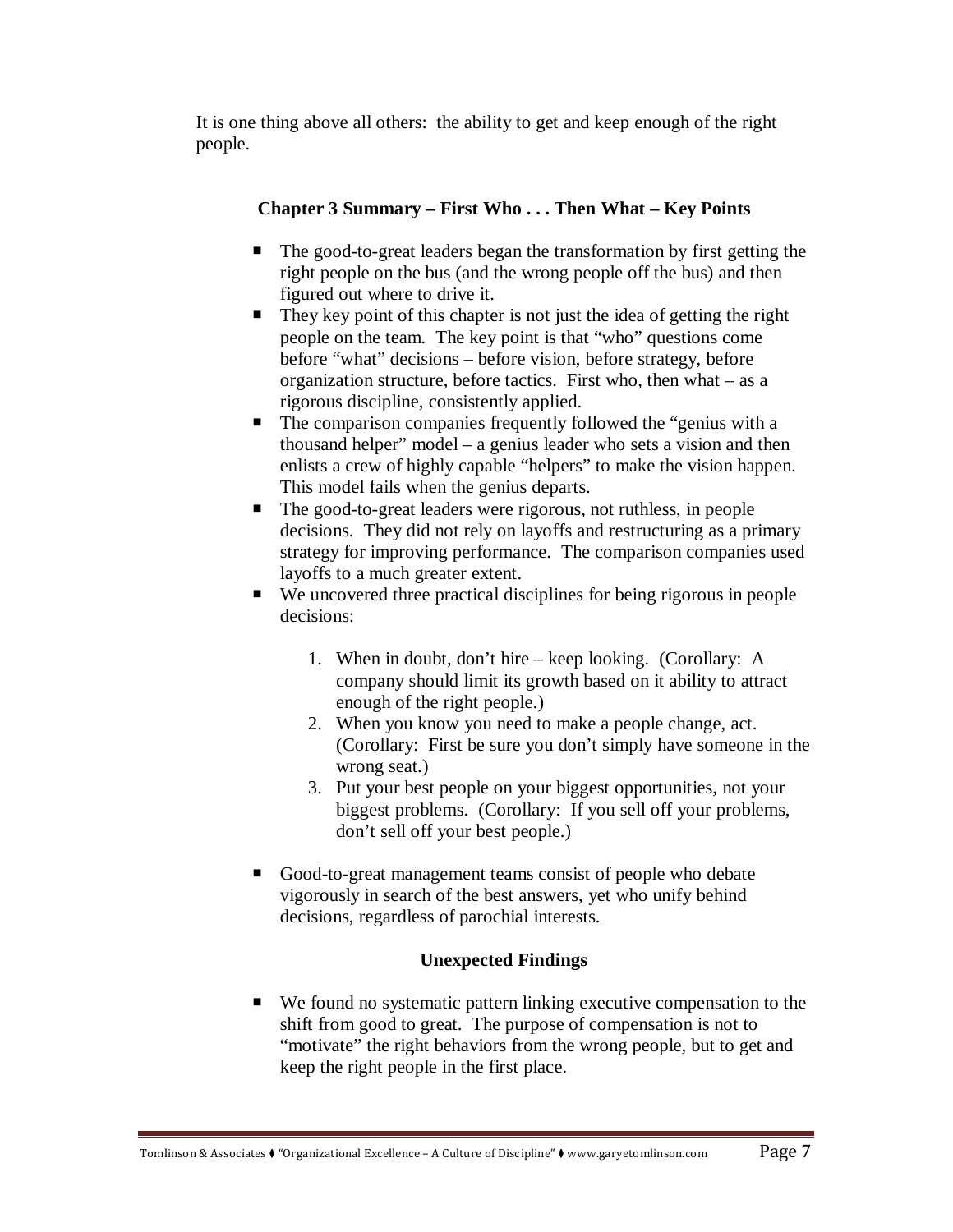- The old adage "People are your most important asset" is wrong. People are not your most important asset. The right people are!
- Whether someone is the "right person" has more to do with character traits and innate capabilities than with specific knowledge, background, or skills.

### **Chapter 4 – Confront the Brutal Facts (Yet Never Lose Faith):**

One of the dominant themes from our research is that breakthrough results come about by a series of good decisions, diligently executed and accumulated one on top of another.

The good-to-great companies displayed two distinctive forms of disciplined thought. The first, and the topic of this chapter, is that they infused the entire process with the brutal facts of reality. (The second, which we will discuss in the next chapter, is that they developed a simple, yet deeply insightful frame of reference for all decisions.)

There is nothing wrong with pursuing a vision for greatness. After all, the goodto-great companies also set out to create greatness. But, unlike the comparison companies, the good-to-great companies continually refined the path to greatness with the brutal facts of reality.

The moment a leader allows himself to become the primary reality people worry about, rather than the reality being the primary reality, you have a recipe for mediocrity, or worse. This is one of the key reasons why less charismatic leaders often produce better long-term results than their more charismatic counterparts.

**A Climate Where the Truth is Heard.** Now, you might be wondering, "How do you motivate people with brutal facts? Doesn't motivation flow chiefly from a compelling vision?" The answer, surprisingly, is, "No." Not because vision is unimportant, but because expending energy trying to motivate people is largely a waste of time. One of the dominant themes that runs throughout this book is that if you successfully implement its findings, you will not need to spend time and energy "motivating" people. If you have the right people on the bus, they will be self-motivated. The real question then becomes: *How do you manage in such a way as not to de-motivate people?* And one of the single most de-motivating actions you can take is to hold out false hopes, soon to be swept away by events.

Yes, leadership is about vision. But leadership is equally about creating a climate where the truth is heard and the brutal facts confronted. There's a huge difference between the opportunity to "have your say" and the opportunity to be heard. The good-to-great leaders understood this distinction, creating a culture wherein people had a tremendous opportunity to be heard and, ultimately, for the truth to be heard.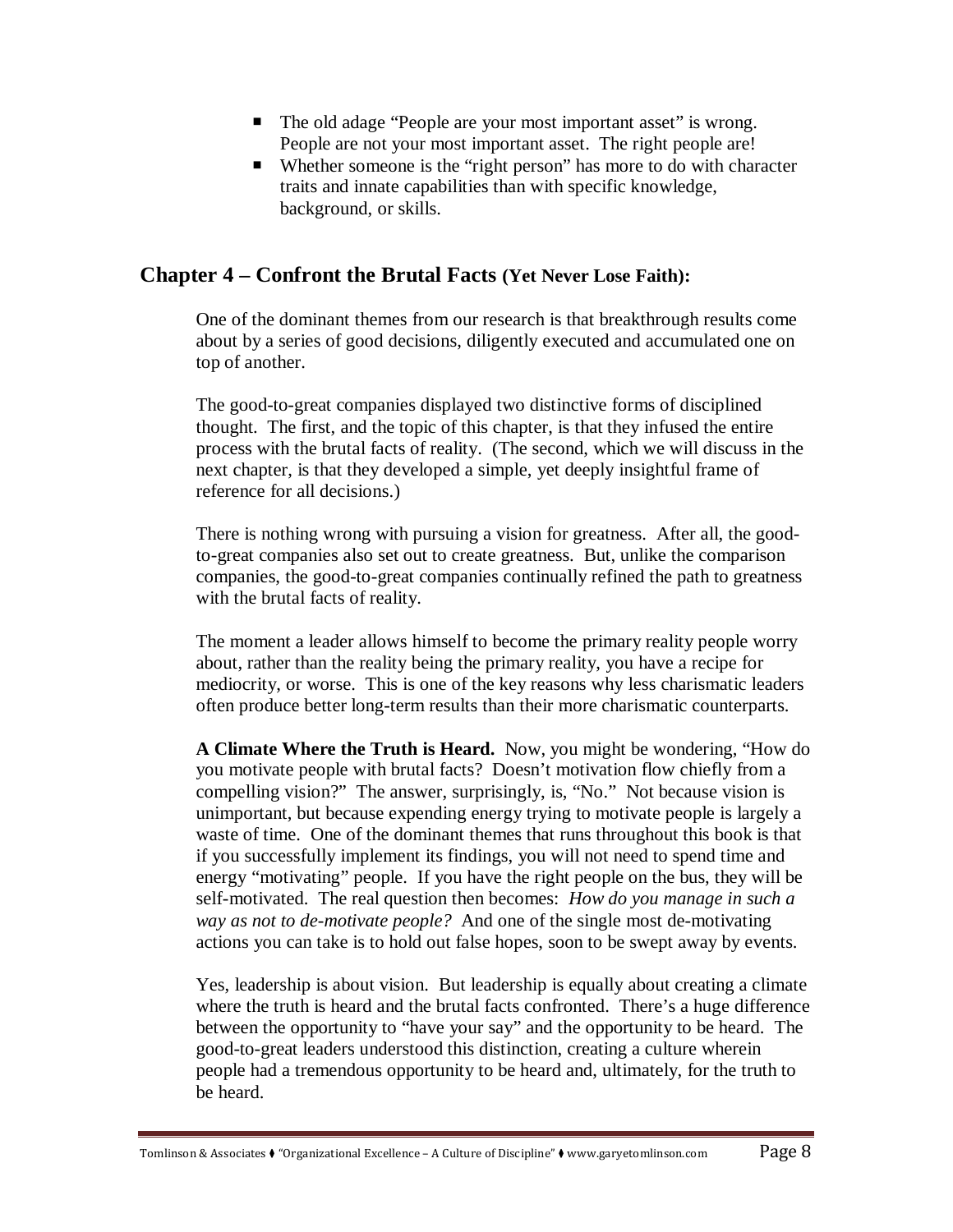**How do you create a climate where the truth is heard?** We offer four basic practices:

- 1. *Lead with questions, not answers*. Leading from good to great does not mean coming up with the answers and then motivating everyone to follow your messianic vision. It means having the humility to grasp the fact that you do not yet understand enough to have the answers and then to ask the questions that will lead to the best possible insights.
- 2. *Engage in dialogue and debate, not coercion*. All the good-to-great companies had a penchant for intense dialogue. They didn't use discussion as a sham process to let people "have their say" so that they could "buy in" to a predetermined decision. The process was more like a heated scientific debate, with people engaged in a search for the best answers.
- 3. *Conduct autopsies, without blame*. When you conduct autopsies without blame, you go a long way toward creating a climate where the truth is heard. If you have the right people on the bus, you should almost never need to assign blame but need only to search for understanding and learning.
- 4. *Build "red flag" mechanisms*. We found no evidence that the good-to-great companies had more or better information than the comparison companies. None. Both sets of companies had virtually identical access to good information. The key, then lies not in better information, but in turning information into information that cannot be ignored.

**Unwavering Faith Amid the Brutal Facts.** In confronting the brutal facts, the good-to-great companies left themselves stronger and more resilient, not weaker and more dispirited. There is a sense of exhilaration that comes in facing head-on the hard truths and saying, "We will never give up. We will never capitulate. It might take a long time, but we will find a way to prevail."

**The Stockdale Paradox –** You must retain faith that you will prevail in the end, regardless of the difficulties and at the same time you must also confront the most brutal facts of your current reality, whatever they might be.

Like much of what we found in our research, the key elements of greatness are deceptively simple and straightforward. The good-to-great leaders were able to strip away so much noise and clutter and just focus on the few things that would have the greatest impact. They were able to do so in large part because they operated from both sides of the Stockdale Paradox, never letting one side overshadow the other. If you are able to adopt this dual pattern, you will dramatically increase the odds of making a series of good decisions and ultimately discovering a simple, yet deeply insightful, concept for making the really big choices. And once you have that simple, unifying concept, you will be very close to making a sustained transition to breakthrough results.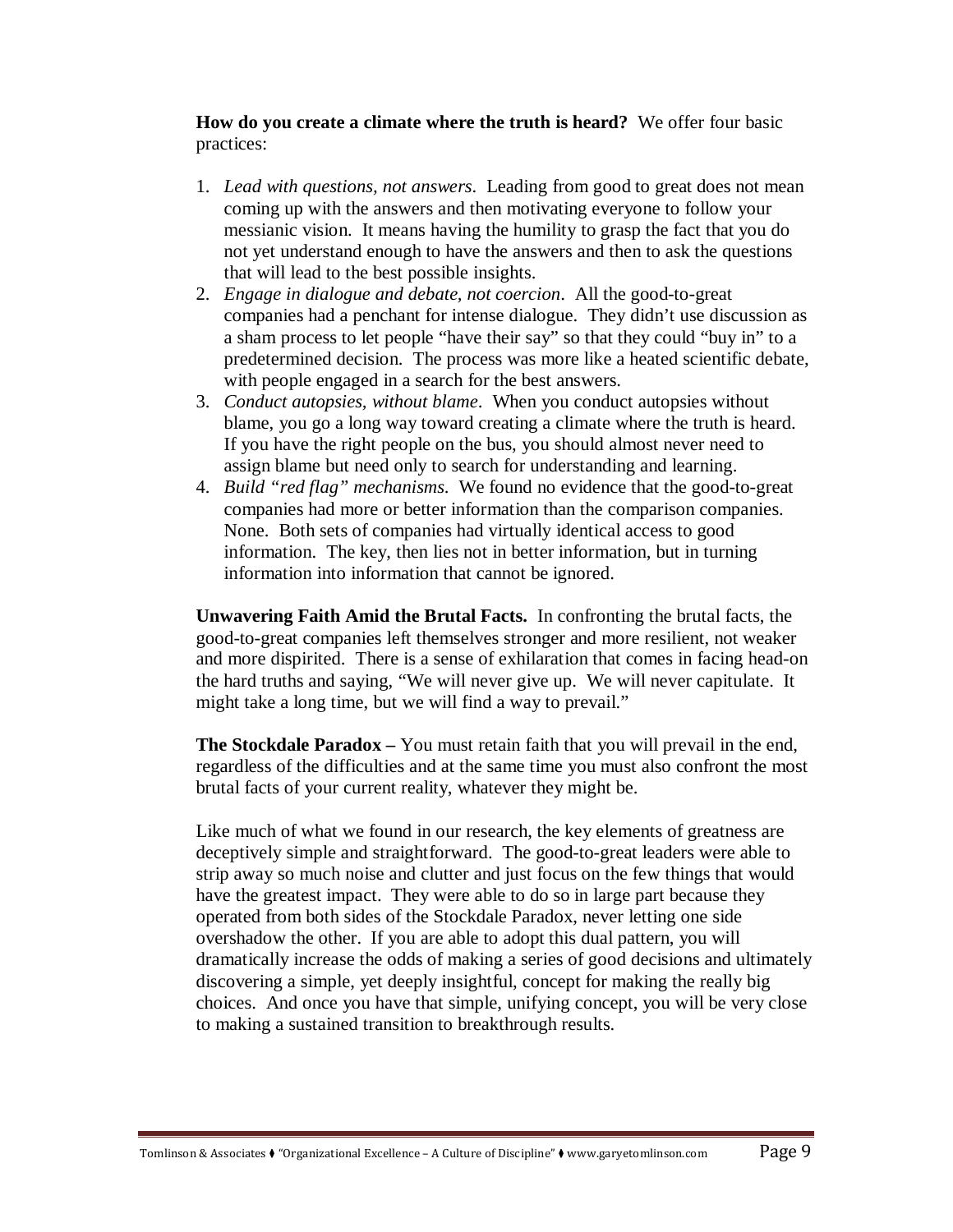#### **Chapter 4 Summary – Confront the Brutal Facts – Key Points**

- All good-to-great companies began the process of finding a path to greatness by confronting the brutal facts of their current reality.
- When you start with an honest and diligent effort to determine the truth of your situation, the right decisions often become self-evident. It is impossible to make good decisions without infusing the entire process with an honest confrontation of the brutal facts.
- A primary task in taking a company from good to great is to create a culture wherein people have a tremendous opportunity to be heard and, ultimately, for the truth to be heard.
- Creating a climate where the truth is heard involves four basic practices:
	- 1. Lead with questions, not answers
	- 2. Engage in dialogue and debate, not coercion
	- 3. Conduct autopsies, without blame
	- 4. Build red flag mechanisms that turn information into information that cannot be ignored
- The good-to-great companies faced just as much adversity as the comparison companies, but responded to that adversity differently. They hit the realities of their situation head-on. As a result, they emerged from adversity even stronger.
- A key psychology for leading from good to great is the Stockdale Paradox: Retain absolute faith that you can and will prevail in the end, regardless of the difficulties, AND at the same time confront the most brutal facts of your current reality, whatever they might be.

### **Unexpected Findings**

- Charisma can be as much a liability as an asset, as the strength of your leadership personality can deter people from bringing you the brutal facts.
- Leadership does not begin just with the vision. It begins with getting people to confront the brutal facts and to act on the implications.
- Spending time and energy trying to "motivate" people is a waste of effort. The real question is not, "How do we motivate our people?" If you have the right people, they will be self-motivated. The key is to not de-motivate them. One of the primary ways to de-motivate people is to ignore the brutal facts of reality.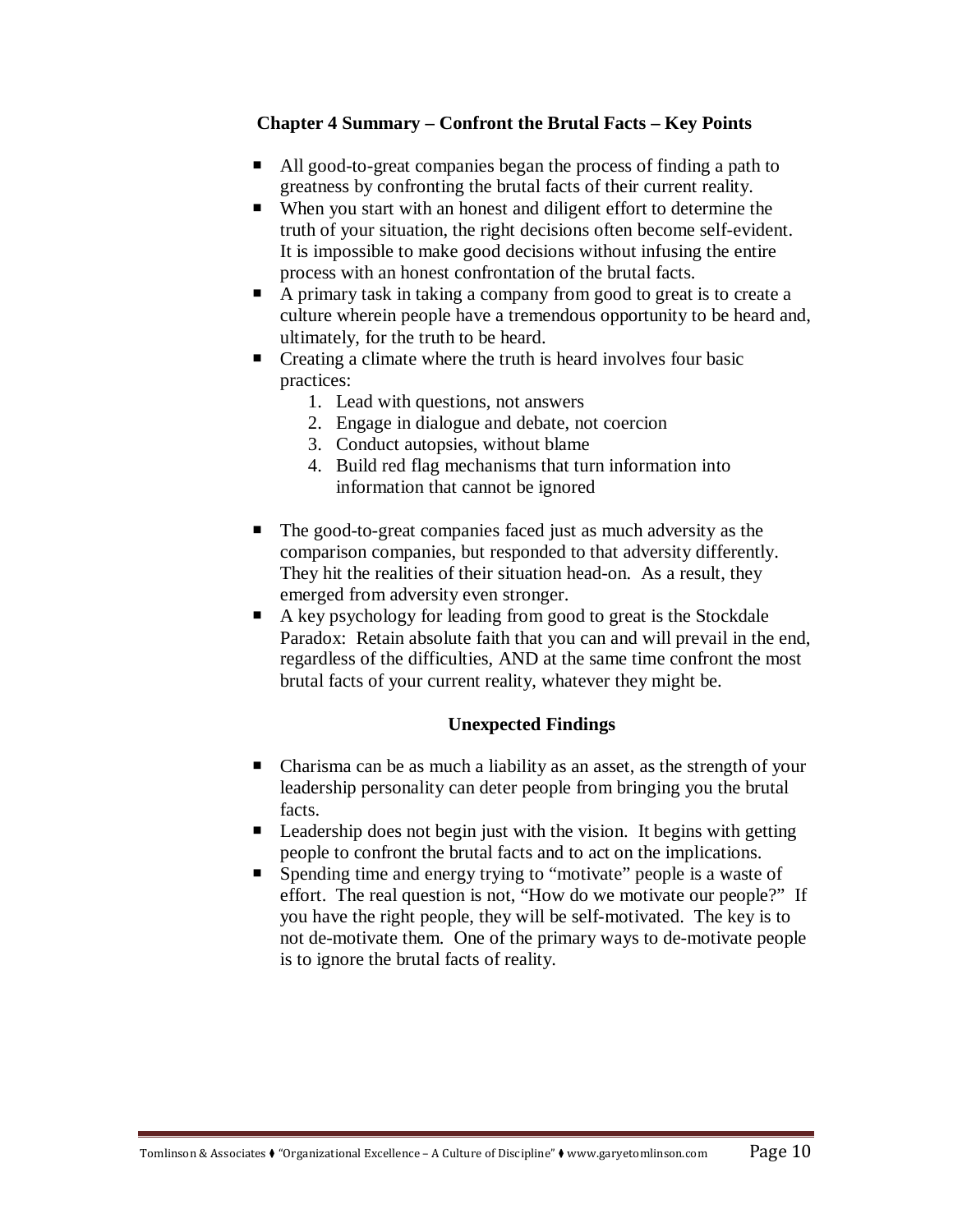### **Chapter 5 – The Hedgehog Concept (Simplicity within the Three Circles):**

Are you a hedgehog or a fox?

In his famous essay "The Hedgehog and the Fox," Isaiah Berlin divided the world into hedgehogs and foxes, based upon an ancient Greek parable: "The fox knows many things, but the hedgehog knows one big thing." The fox is a cunning creature, able to devise a myriad of complex strategies for sneak attacks upon the hedgehog. Day in and day out, the fox circles around the hedgehog's den, waiting for the perfect moment to pounce. Fast, sleek, beautiful, fleet of foot, and crafty – the fox looks like the sure winner. The hedgehog, on the other hand, is a dowdier creature, looking like a genetic mix-up between a porcupine and a small armadillo. He waddles along, going about his simple day, searching for lunch and taking care of his home.

The fox waits in cunning silence at the juncture in the trail. The hedgehog, minding his own business, wanders right into the path of the fox. "Aha, I've got you now!" thinks the fox. He leaps out, bounding across the ground, lightning fast. The little hedgehog, sensing danger, looks up and thinks, "Here we go again. Will he ever learn?" Rolling up into a perfect little ball, the hedgehog becomes a sphere of sharp spikes, pointing outward in all directions. The fox, bounding toward his prey, sees the hedgehog defense and calls off the attack. Retreating back to the forest, the fox begins to calculate a new line of attack. Each day, some version of this battle between the hedgehog and the fox takes place, and despite the greater cunning of the fox, the hedgehog always wins.

Berlin extrapolated from this little parable to divide people into two basic groups: foxes and hedgehogs. Foxes pursue many ends at the same time and see the world in all its complexity. They are "scattered or diffused, moving on many levels," says Berlin, never integrating their thinking into one overall concept or unifying vision. Hedgehogs, on the other hand, simplify a complex world into a single organizing idea, a basic principal or concept that unifies and guides everything. It doesn't matter how complex the world, a hedgehog reduces all challenges and dilemmas to simple – indeed almost simplistic – hedgehog ideas. For a hedgehog, anything that does not somehow related to the hedgehog idea holds no relevance.

Those who built the good-to-great companies were, to one degree or another, hedgehogs. They used their hedgehog nature to drive toward what we came to call a Hedgehog Concept for their companies. Those who led the comparison companies tended to be foxes, never gaining the clarifying advantage of a Hedgehog Concept, being instead scattered, diffused, and inconsistent.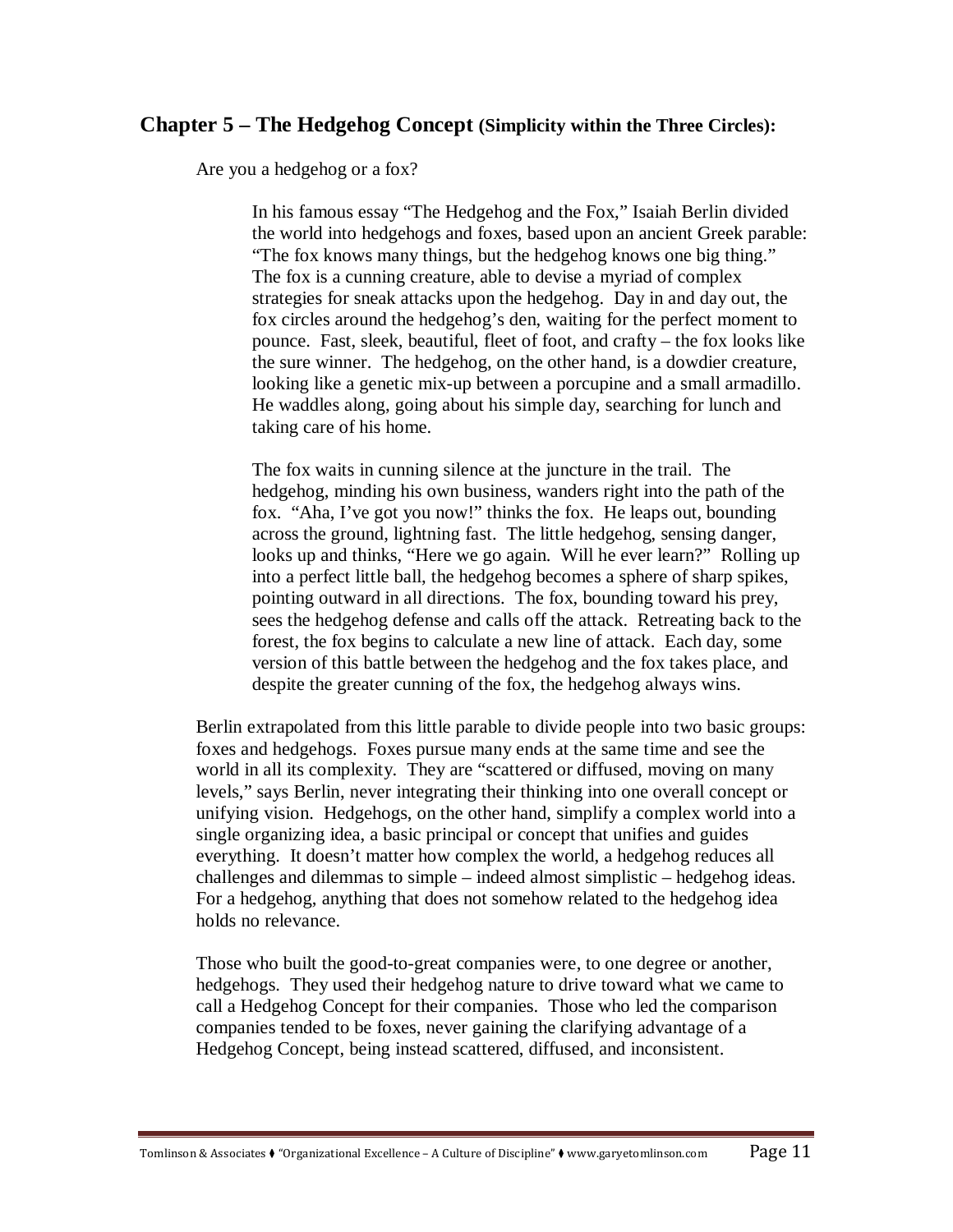**The Three Circles:** The essential difference between the good-to-great companies and comparison companies lay in two fundamental distinctions. First, the good-to-great companies founded their strategies on deep understanding along three key dimensions – what we came to call the three circles. Second, the goodto-great companies translated that understanding into a simple, crystalline concept that guided all their efforts – hence the term Hedgehog Concept.

More precisely, a Hedgehog Concept is a simple, crystalline concept that flows from deep understanding about the intersection of the following three circles.

- 1. *What you can be the best in the world at* (and equally as important, what you cannot be the best in the world at). This discerning standard goes far beyond core competence. Just because you possess a core competence doesn't necessarily mean you can be the best in the world at it. Conversely, what you can be the best at might not even be something in which you are currently engaged.
- 2. *What drives your economic engine.* All the good-to-great companies attained piercing insight into how to most effectively generate sustained and robust cash flow and profitability. In particular, they discovered the single denominator – profit per  $x$  – that had the greatest impact on their economics. (It would be cash flow per x in the social sector.)
- 3. *What you are deeply passionate about.* The good-to-great companies focused on those activities that ignited their passion. The idea here is not to stimulate passion but to discover what makes you passionate.

This brings me to one of the most crucial points of this chapter: A Hedgehog Concept is not a goal to be the best, a strategy to be the best, an intention to be the best, a plan to be the best. It is an understanding of what you can be the best at. The distinction is absolutely critical. If you cannot be the best in the world at your core business, then your core business cannot form the basis of your Hedgehog Concept.

To go from good to great requires transcending the curse of competence. It requires the discipline to say, "Just because we are good at it – just because we are making money and generating growth – doesn't necessarily mean we can become the best at it." The good-to-great companies understood that doing what you are good at, will only make you good; focusing solely on what you can potentially do better than any other organization is the only path to greatness.

**What is Your Denominator?** Each good-to-great company attained a deep understanding of the key drivers in its economic engine and built its system in accordance with this understanding. We noticed one particularly provocative form of economic insight that every good-to-great company attained the notion of a single "economic denominator." Think about it in terms of the following question: *If you could pick one and only one ratio – profit per x (or in the social*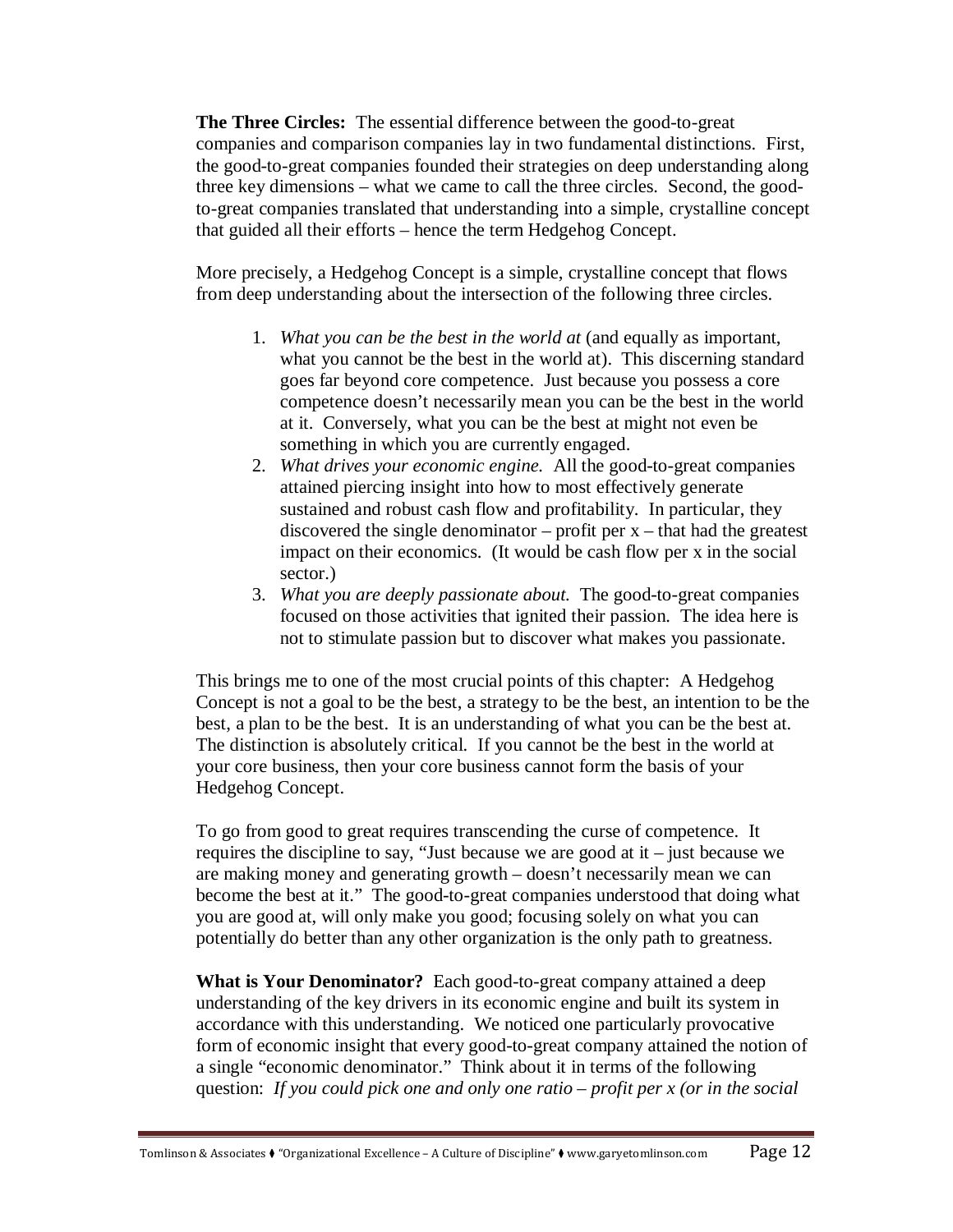*sector, cash flow per x) to systematically increase over time, what x would have the greatest and most sustainable impact on your economic engine?* We learned that this single question leads to profound insight into the inner workings of an organization's economics.

All the good-to-great companies discovered a key economic denominator (see the table on page 106) while the comparison companies usually did not.

**Understanding Your Passion:** The good-to-great companies did not say, "Okay folks, let's get passionate about what we do." Sensibly, they went the other way entirely: We should only do those things that we can get passionate about.

**The Triumph of Understanding Over Bravado:** For the comparison companies, the exact same world that had become so simple and clear to the good-to-great companies remained complex and shrouded in mist. Why? For two reasons. First, the comparison companies never asked the right questions prompted by the three circles. Second, they set their goals and strategies more from bravado than from understanding.

The Hedgehog Concept is a turning point in the journey from good to great. In most cases, the transition date follows within a few years of the Hedgehog Concept. Despite it vital importance, it would be a mistake to thoughtlessly attempt to jump right to a Hedgehog Concept. Insight doesn't happen that way. It took about four years on average for the good-to-great companies to clarify their Hedgehog Concept.

Like scientific insight, a Hedgehog Concept simplifies a complex world and makes decisions much easier. But while it has crystalline clarity and elegant simplicity once you have it, getting the concept can be devilishly difficult and takes time. Recognize that getting a Hedgehog Concept is an inherently iterative process, not an event.

The essence of the process is to get the right people engaged in vigorous dialogue and debate, infused with the brutal facts and guided by the questions formed by the three circles. Do we really understand what we can be the best in the world at, as distinct from what we can just be successful at? Do we really understand the drivers in our economic engine, including our economic denominator? Do we really understand what best ignites our passion?

One particularly useful mechanism for moving the process along is a device that we came to call the Council. The Council consists of a group of the right people who participate in dialogue and debate guided by the three circles, iteratively and over time, about vital issues and decisions facing the organization. The Council members must ask the right questions, engage in vigorous debate, make decisions, autopsy the results, and learn – all guided within the context of the three circles.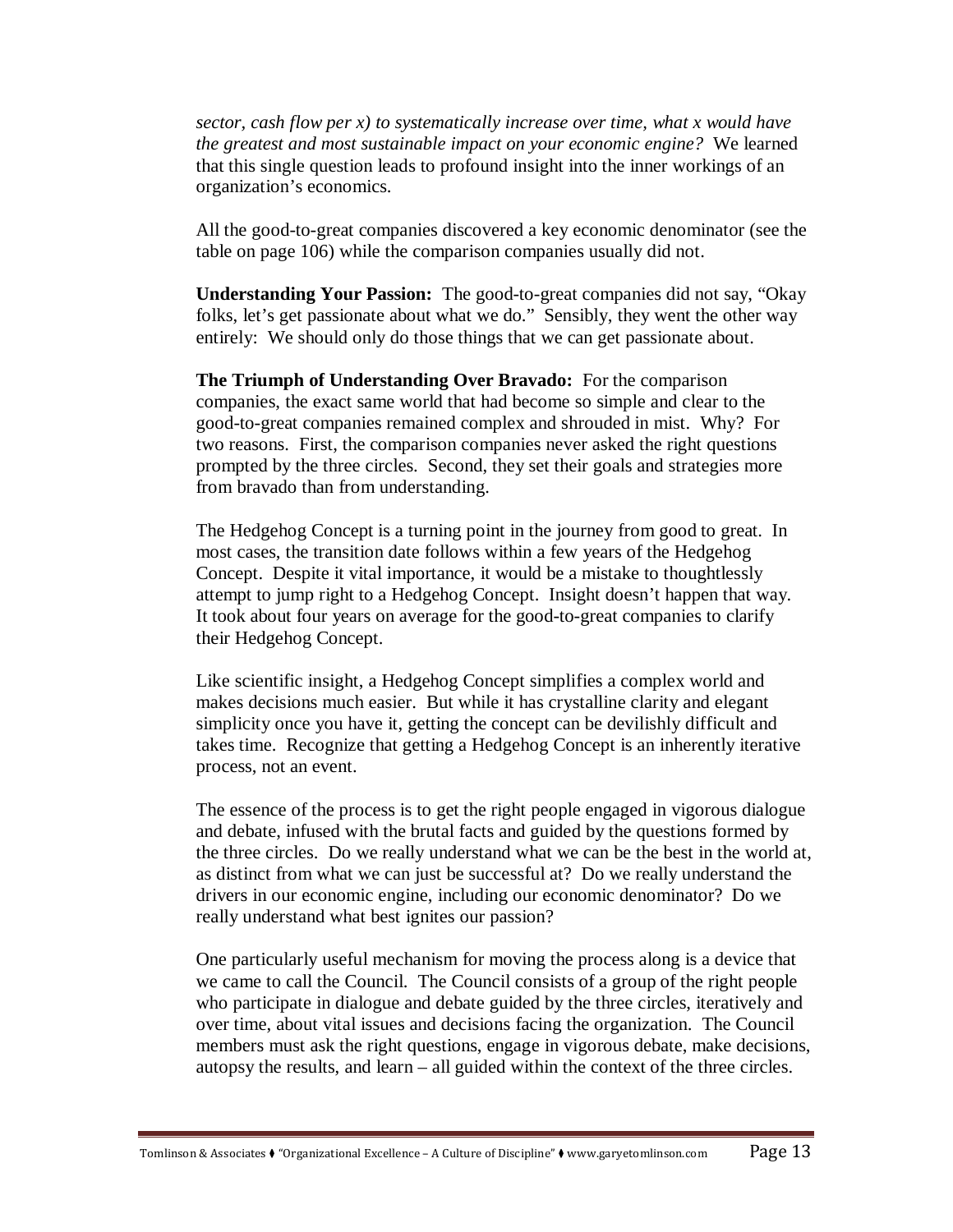### **Characteristics of the Council**

- 1. The Council exists as a device to gain understanding about important issues facing the organization.
- 2. The Council is assembled and used by the leading executive and usually consists of five to twelve people.
- 3. Each Council member has the ability to argue and debate in search of understanding, not from the egoistic need to win a point or protect a parochial interest.
- 4. Each Council member retains the respect of every other Council member, without exception.
- 5. Council members come from a range of perspectives, but each member has deep knowledge about some aspect of the organization and/or the environment in which it operates.
- 6. The Council includes key members of the management team but is not limited to members of the management team, nor is every executive automatically a member.
- 7. The Council is a standing body, not an ad hoc committee assembled for a specific project.
- 8. The Council meets periodically, as much as once a week or as infrequently as once per quarter.
- 9. The Council does not seek consensus, recognizing that consensus decisions are often at odds with intelligent decisions. The responsibility for the final decision remains with the leading executive.
- 10. The Council is an informal body, not listed on any formal organization chart or in any formal documents.
- 11. The Council can have a range of possible names, usually quite innocuous. In the good-to-great companies, they had benign names like Long-Range Profit Improvement Committee, Corporate Products Committee, Strategic Thinking Group, and Executive Council.

## **Chapter 5 Summary – Hedgehog Concept – Key Points**

 $\blacksquare$  To go from good to great requires deep understanding of three intersecting circles translated into a simple, crystalline concept (the Hedgehog Concept):

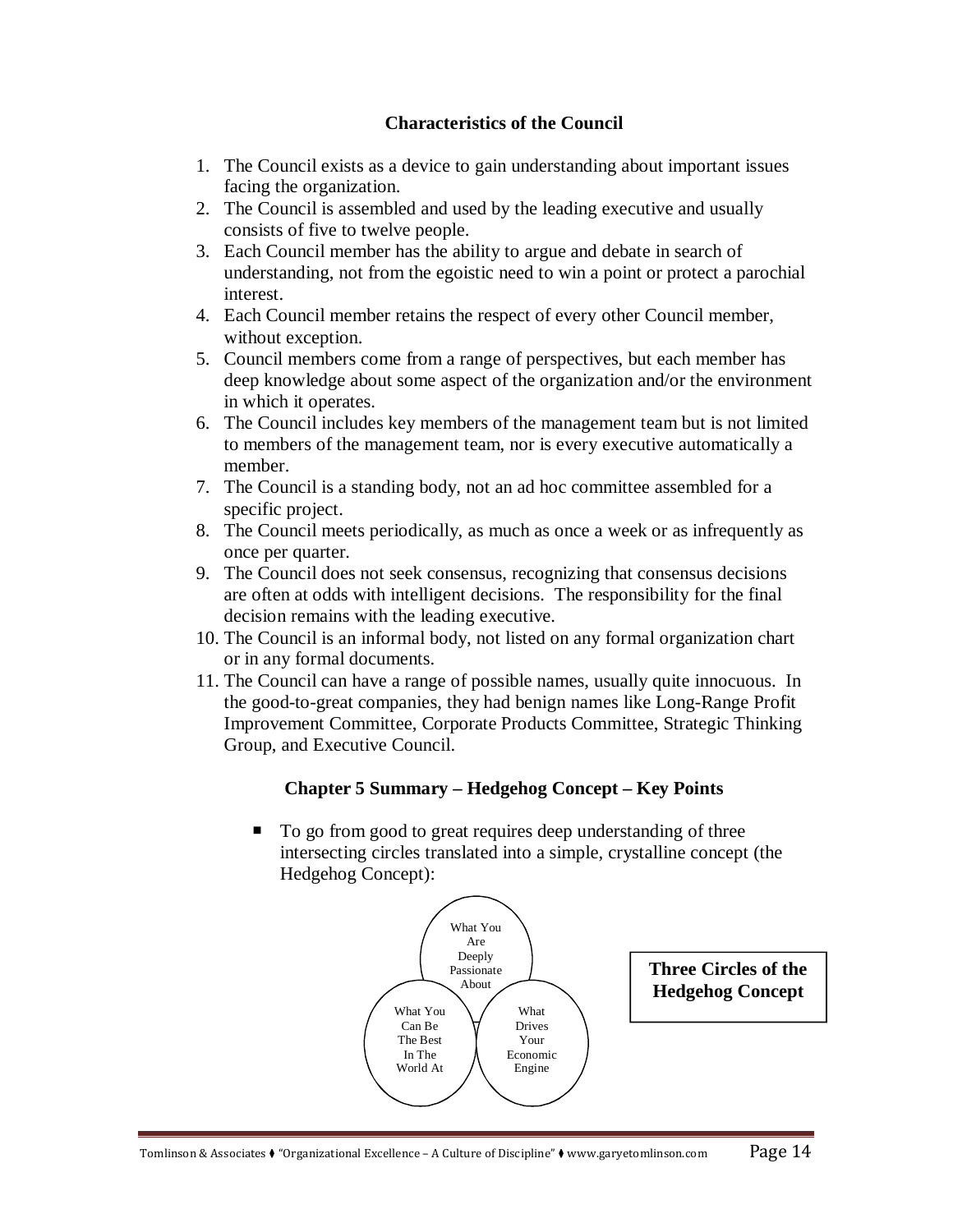- The key is to understand what your organization can be the best in the world at, and equally important what it cannot be the best at – not what it "wants" to be the best at. The Hedgehog Concept is not a goal, strategy, or intention; it is an understanding.
- If you cannot be the best in the world at your core business, then your core business cannot form the basis of your Hedgehog Concept.
- The "best in the world" understanding is a much more standard than a core competence. You might have a competence but not necessarily have the capacity to be truly the best in the world at that competence. Conversely, there may be activities at which you could become the best in the world, but at which you have no current competence.
- To get insight into the drivers of your economic engine, search for the one denominator (profit per x or, in the social sector, cash flow per x) that has the single greatest impact.
- Good-to-great companies set their goals and strategies based on understanding; comparison companies set their goals and strategies based on bravado.
- Getting the Hedgehog Concept is an iterative process. The Council can be a useful device.

## **Unexpected Findings**

- The good-to-great companies are more like hedgehogs simple, dowdy creatures that know "one big thing" and stick to it. The comparison companies are more like foxes – crafty, cunning creatures that know many things yet lack consistency.
- It took four years on average for the good-to-great companies to get a Hedgehog Concept.
- Strategy per se did not separate the good-to-great companies from the comparison companies. Both sets had strategies, and there is no evidence that the good-to-great companies spent more time on strategic planning than the comparison companies.
- You absolutely do not need to be in a great industry to produce sustained great results. No matter how bad the industry, every goodto-great company figured out how to produce truly superior economic returns.

# **Chapter 6 – A Culture of Discipline:**

A key finding of our study is that good-to-great companies all had a *culture of discipline.* By its nature, "culture" is a somewhat unwieldy topic to discuss, less prone to clean frameworks like the three circles. The main points of this chapter, however, boil down to one central idea: *Build a culture full of people who take disciplined action within the three circles, fanatically consistent with the Hedgehog Concept.*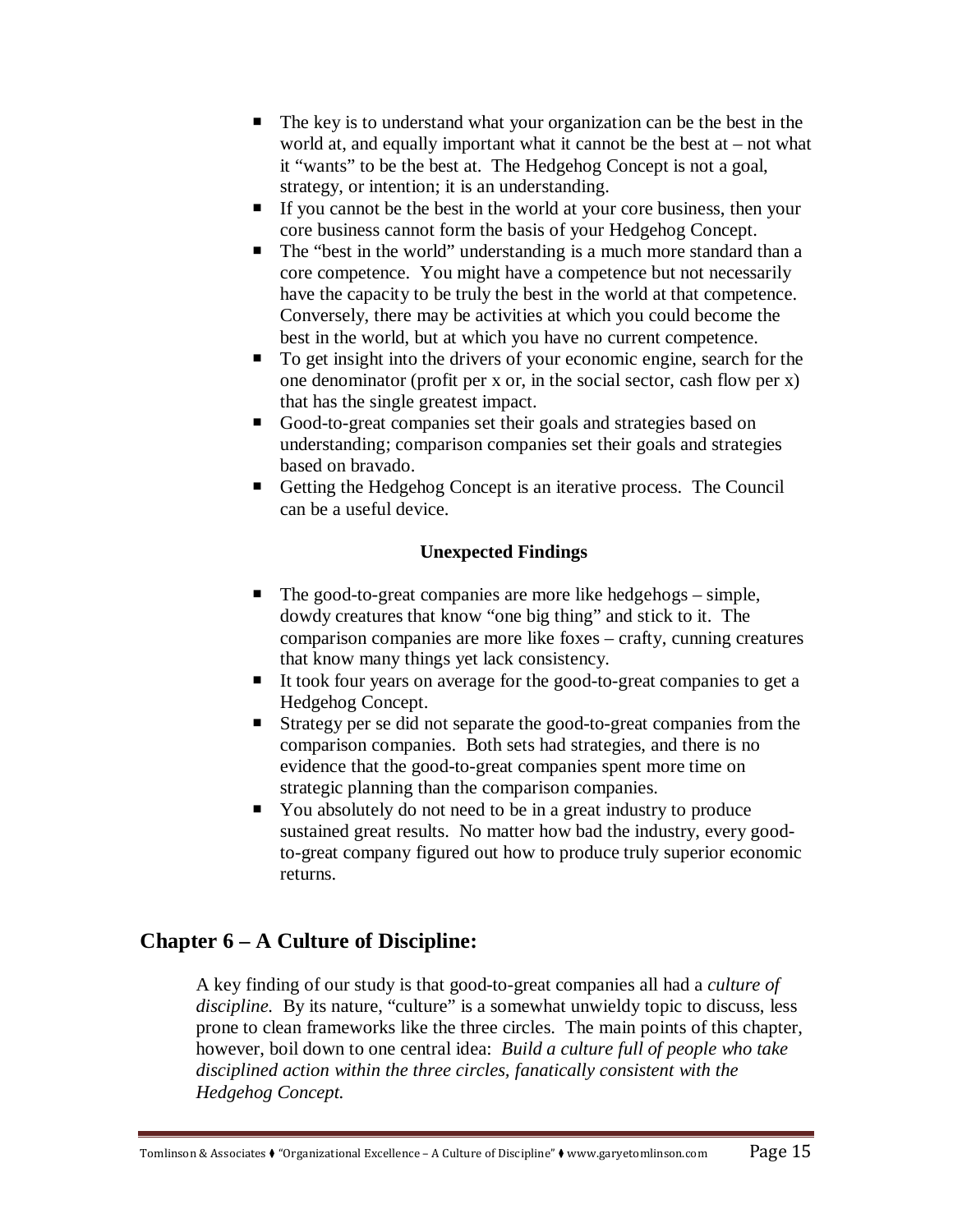More precisely, this means the following:

- 1. Build a culture around the idea of freedom and responsibility, within a framework.
- 2. Fill that culture with self-disciplined people who are willing to go to extreme lengths to fulfill their responsibilities.
- 3. Don't confuse a culture of discipline with a tyrannical disciplinarian.
- 4. Adhere with great consistency to the Hedgehog Concept, exercising an almost religious focus on the intersection of the three circles. Equally important, create a "stop doing list" and systematically unplug anything extraneous.

**Freedom (and Responsibility) Within A Framework:** The good-to-great companies built a consistent system with clear constraints, but they also gave people freedom and responsibility within the framework of that system. They hired self-disciplined people who didn't need to be managed, and then managed the system, not the people.

In a sense, much of this book is about creating a culture of discipline. It all starts with disciplined *people*. The transition begins not by trying to discipline the wrong people into the right behaviors, but by getting self-disciplined people on the bus in the first place. Next we have discipline *thought*. You need the discipline to confront the brutal facts of reality, while retaining resolute faith that you can and will create a path to greatness. Most importantly, you need the discipline to persist in the search for understanding until you get your Hedgehog Concept. Finally, we have disciplined *action*, the primary subject of this chapter. This order is important. The comparison companies often tried to jump right to disciplined action. But disciplined action without self-disciplined people is impossible to sustain, and disciplined action without disciplined thought is a recipe for disaster.

**Fanatical Adherence to the Hedgehog Concept:** The good-to-great companies at their best followed a simple mantra: "Anything that does not fit with our Hedgehog Concept, we will not do. We will not launch unrelated businesses. We will not make unrelated acquisitions. We will not do unrelated joint ventures. If it doesn't fit, we don't do it. Period."

In contrast, we found a lack of discipline to stay within the three circles as a key factor in the demise of nearly all the comparison companies. Every comparison either (1) lacked the discipline to understand its three circles or (2) lacked the discipline to stay within the three circles. They failed to grasp a simple paradox: The more an organization has the discipline to stay within its three circles, the more it will have attractive opportunities for growth.

**Start a "Stop Doing" List:** Most of us lead busy but undisciplined lives. We have ever-expanding "to do" lists, trying to build momentum by doing, doing,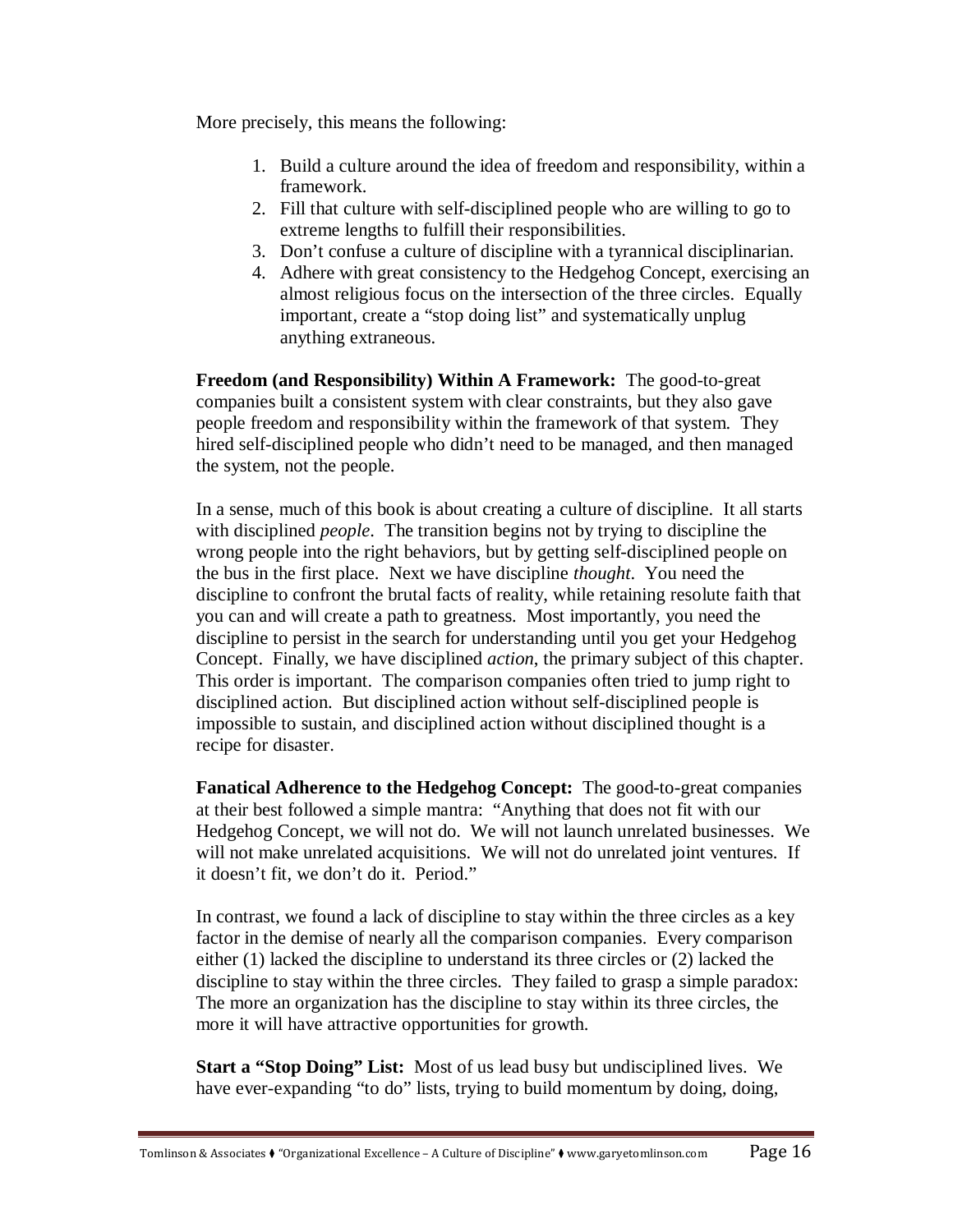doing – and doing more. And it rarely works. Those who built the good-to-great companies, however, made as much use of "stop doing" lists as "to do" lists. They displayed a remarkable discipline to unplug all sorts of extraneous junk.

In studying the companies, we learned that "being right" just isn't that hard if you have all the pieces in place. If you have Level 5 leaders who get the right people on the bus, if you confront the brutal facts of reality, if you create a climate where the truth is heard, if you have a Council and work within the three circles, if you frame all decisions in the context of a crystalline Hedgehog Concept, if you act from understanding, not bravado – if you do all these things, then you are likely to be right on the big decisions. The real question is, once you know the right thing, do you have the discipline to do the right thing and, equally important, to stop doing the wrong things?

## **Chapter 6 Summary – A Culture of Discipline – Key Points**

- Sustained great results depend upon building a culture full of selfdisciplined people who take disciplined action, fanatically consistent within the three circles.
- **Bureaucratic cultures arise to compensate for incompetence and lack** of discipline, which arise from having the wrong people on the bus in the first place. If you get the right people on the bus, and the wrong people off, you don't need a stultifying bureaucracy.
- A culture of discipline involves a duality. On the one hand, it requires people who adhere to a consistent system; yet, on the other hand, it gives people the freedom and responsibility within the framework of that system.
- $\blacksquare$  A culture of discipline is not just about action. It is about getting disciplined people who engage in disciplined thought and who then take disciplined action.
- The good-to-great companies appear boring and pedestrian looking in from the outside, but upon closer inspection, they're full of people who display extreme diligence and a stunning intensity.
- Do not confuse a culture of discipline with a tyrant who disciplines  $$ they are very different concepts, one highly functional, the other highly dysfunctional. Savior CEOs who personally discipline through sheer force of personality usually fail to produce sustained results.
- The single most important form of discipline for sustained results is fanatical adherence to the Hedgehog Concept and the willingness to shun opportunities that fall outside the three circles.

### **Unexpected Findings**

 $\blacksquare$  The more an organization has the discipline to stay within its three circles, with almost religious consistency, the more it will have opportunities for growth.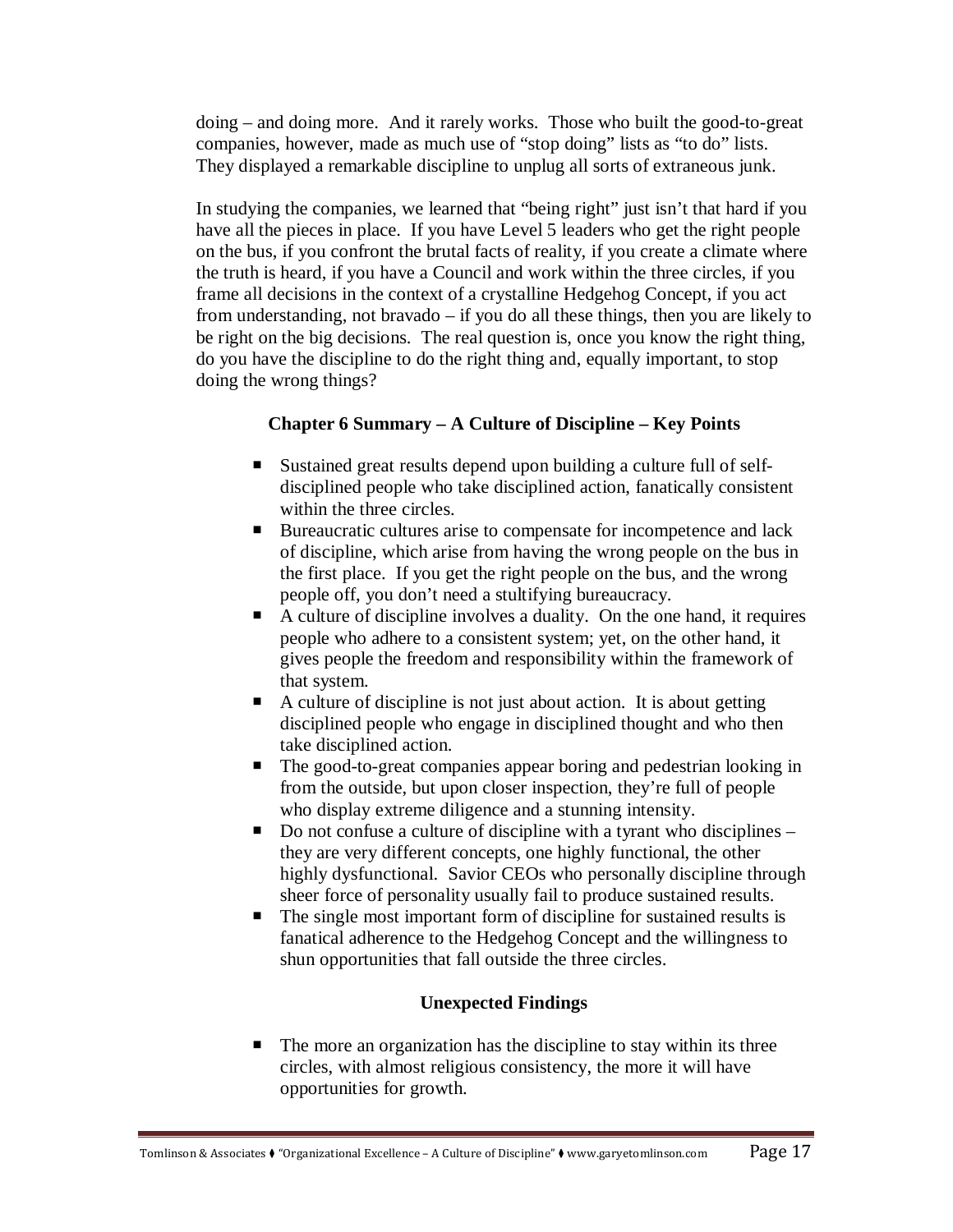- The fact that something is a "once-in-a-lifetime opportunity" is irrelevant, unless it fits within the three circles. A great company will have many once-in-a-lifetime opportunities.
- The purpose of budgeting in a good-to-great company is not to decide how much each activity gets, but to decide which arenas best fit with the Hedgehog Concept and should be fully funded and which should not be funded at all.
- "Stop doing" lists are more important than "to do" lists.

# **Chapter 7 – Technology Accelerators:**

The central point of this chapter is when used right, technology becomes an accelerator of momentum, not a creator of it. The good-to-great companies never began their transitions with pioneering technology, for the simple reason that you cannot make good use of technology until you know which technologies are relevant.

To make technology productive in a transformation from good to great means asking the following questions. Does the technology fit directly with you Hedgehog Concept? If yes, then you need to become a pioneer in the application of that technology. If no, then ask, do you need this technology at all? If yes, then all you need is parity. (You don't necessarily need the world's most advanced phone system to be a great company.) If no, then the technology is irrelevant, and you can ignore it.

We came to see the pioneering application of technology as just one more way in which the good-to-great companies remained disciplined within the frame of their Hedgehog Concept. Conceptually, their relationship to technology is no different from their relationship to any other category of decisions: disciplined people, who engage is disciplined thought, and who then take disciplined action. If a technology doesn't fit squarely within their three circles, they ignore all the hype and fear and just go about their business with a remarkable degree of equanimity. However, once they understand which technologies are relevant, they become fanatical and creative in the application of those technologies.

Indeed, the big point of this chapter is not about technology per se. No technology, no matter how amazing – not computers, not telecommunications, not robotics, not the Internet – can by itself ignite a shift from good to great. No technology can instill the discipline to confront brutal facts of reality, nor can it instill unwavering faith. No technology can supplant the need for deep understanding of the three circles and the translation of that understanding into a simple Hedgehog Concept. No technology can create a culture of discipline. No technology can instill the simple inner belief that leaving unrealized potential on the table – letting something remain good when it can become great – is a secular sin.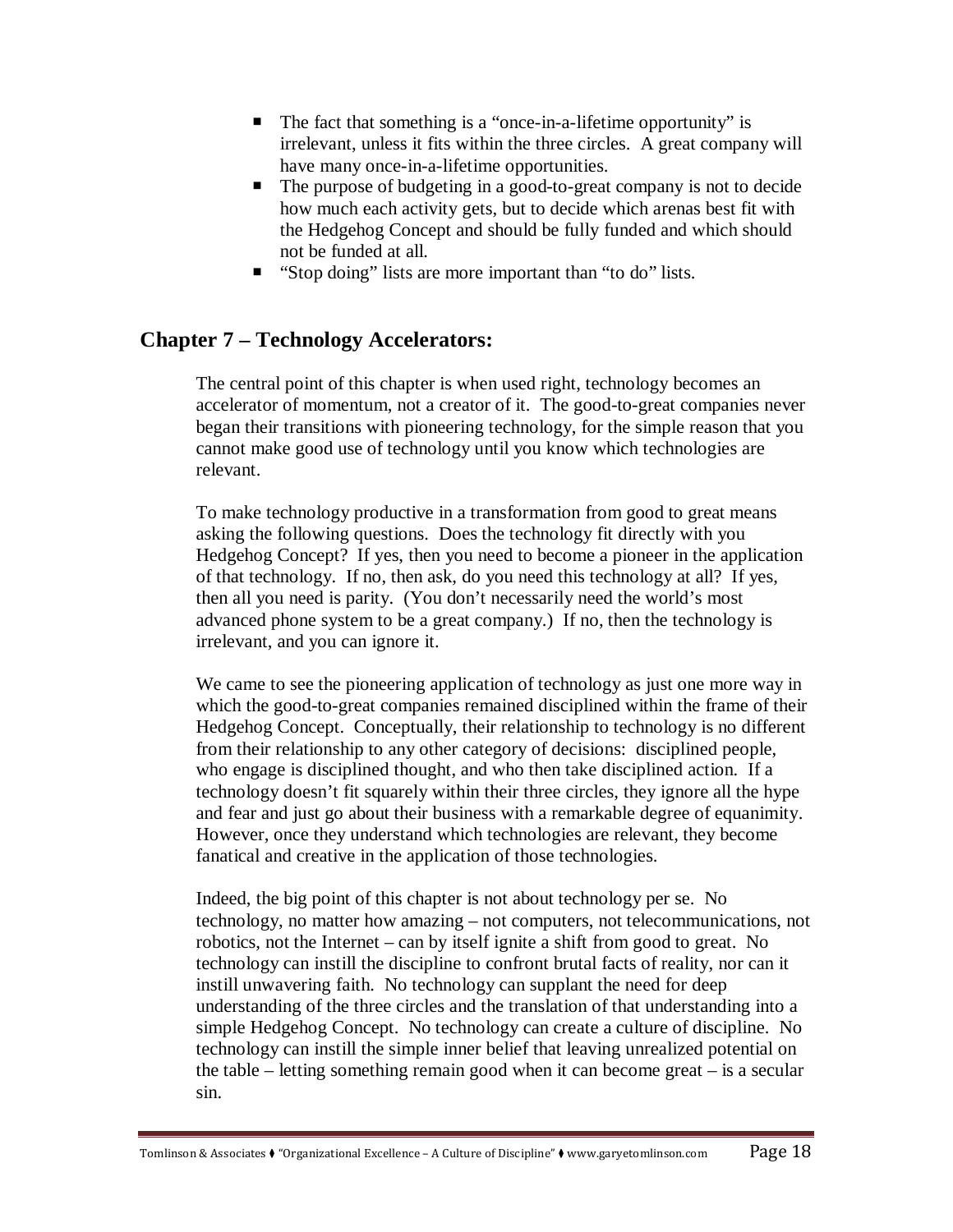#### **Chapter 7 Summary – Technology Accelerators – Key Points**

- Good-to-great organizations think differently about technology and technological change than mediocre ones.
- Good-to-great organizations avoid technology fads and bandwagons, yet they become pioneers in the application of carefully selected technologies.
- The key question about any technology is, Does the technology fit directly with your Hedgehog Concept? If yes, then you need to become a pioneer in the application of that technology. If no, then you can settle for parity or ignore it entirely.
- The good-to-great companies used technology as an accelerator of momentum, not a creator of it. None of the good-to-great companies began their transformations with pioneering technology, yet they all became pioneers in the application of technology once they grasped how it fit with their three circles and after they hit breakthrough.
- You could have taken the exact same leading-edge technologies pioneered at the good-to-great companies and handed them to their direct comparisons for free, and the comparisons still would have failed to produce anywhere near the same results.
- $\blacksquare$  How a company reacts to technological change is a good indicator of its inner drive for greatness versus mediocrity. Great companies respond with thoughtfulness and creativity, driven by a compulsion to turn unrealized potential into results; mediocre companies react and lurch about, motivated by fear of being left behind.

#### **Unexpected Findings**

- The idea that technological change is the principal cause in the decline of once-great companies (or the perpetual mediocrity of others) is not supported by evidence. Certainly, a company can't remain a laggard and hope to be great, but technology by itself is never a primary root cause of either greatness or decline.
- Across eighty-four interviews with good-to-great executives, fully 80 percent didn't even mention technology as one of the top five factors in the transformation. This is true even in companies famous for their pioneering application of technology, such as Nucor.
- "Crawl, walk, run" can be a very effective approach, even during times of rapid and radical technological change.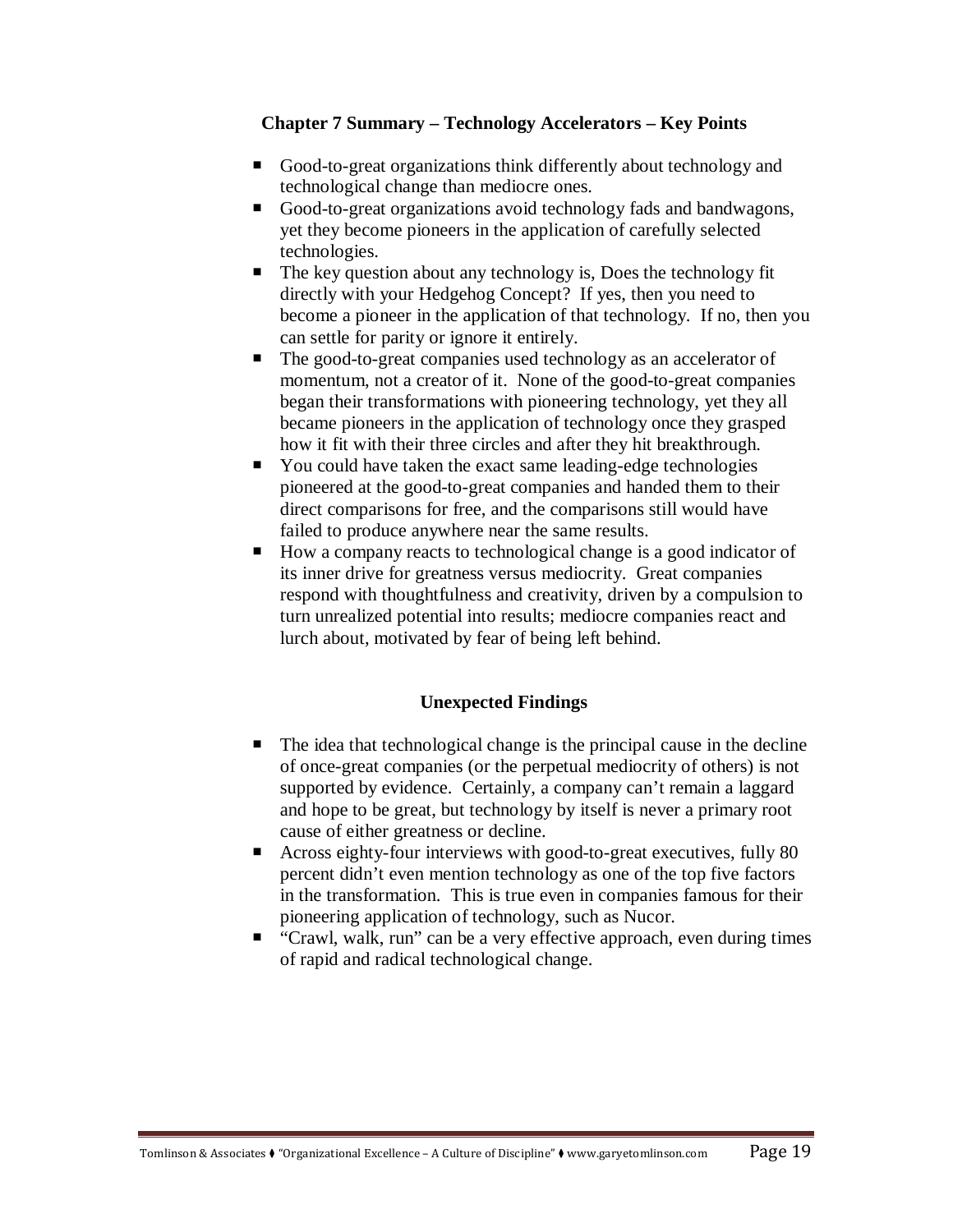### **Chapter 8 – The Flywheel and the Doom Loop:**

Picture a huge, heavy flywheel – a massive metal disk mounted horizontally on an axle, about thirty feet in diameter, 2 feet thick, and weighing about 5,000 pounds. Now imagine that your task is to get the flywheel rotating on the axle as fast and long as possible.

Pushing with great effort, you get the flywheel to inch forward, moving almost imperceptibly at first. You keep pushing and, after two or three hours of persistent effort, you get the flywheel to complete one entire turn.

You keep pushing, and the flywheel begins to move a bit faster, and with continued great effort, you move it around a second rotation. You keep pushing in a consistent direction. Three turns . . . four . . . five . . . six . . . nine . . . ten … it builds momentum . . . eleven … twelve … moving faster with each turn … twenty … thirty … fifty … a hundred.

Then, at some point – breakthrough! The momentum of the thing kicks in, in your favor, hurling the flywheel forward, turn after turn . . . whoosh! . . . its own heavy weight working for you. You're pushing no harder than during the first rotation, but the flywheel goes faster and faster. Each turn of the flywheel goes faster and faster. Each turn of the flywheel builds upon work done earlier, compounding your investment of effort. A thousand times faster, then ten thousand, then a hundred thousand. The huge heavy disk flies forward with almost unstoppable momentum.

Now suppose someone came along and asked, "What was the one big push that caused this thing to go so fast?"

You wouldn't be able to answer; it's just a nonsensical question. Was it the first push? The second? The fifth? The hundredth? No! It was all of them added together in an overall accumulation of effort applied in a consistent direction. Some pushes may have been bigger than others, but any single heave – no matter how large – reflects a small fraction of the entire cumulative effect upon the flywheel.

**Buildup and Breakthrough:** The flywheel image captures the overall feel of what it was like inside the companies as they went from good to great. No matter how dramatic the end result, the good-to-great transformation never happened in one fell swoop. There was no single defining action, no grand program, no one killer innovation, no solitary lucky break, no wrenching revolution. Good to great comes about by a cumulative process – step by step, action by action, decision by decision, turn by turn of the flywheel – that adds up to sustained and spectacular results. There was no *Miracle Moment!* Rather, it was a quiet, deliberate process of figuring out what needed to be done to create the best future results and then simply taking those steps, one after the other, turn by turn of the flywheel. After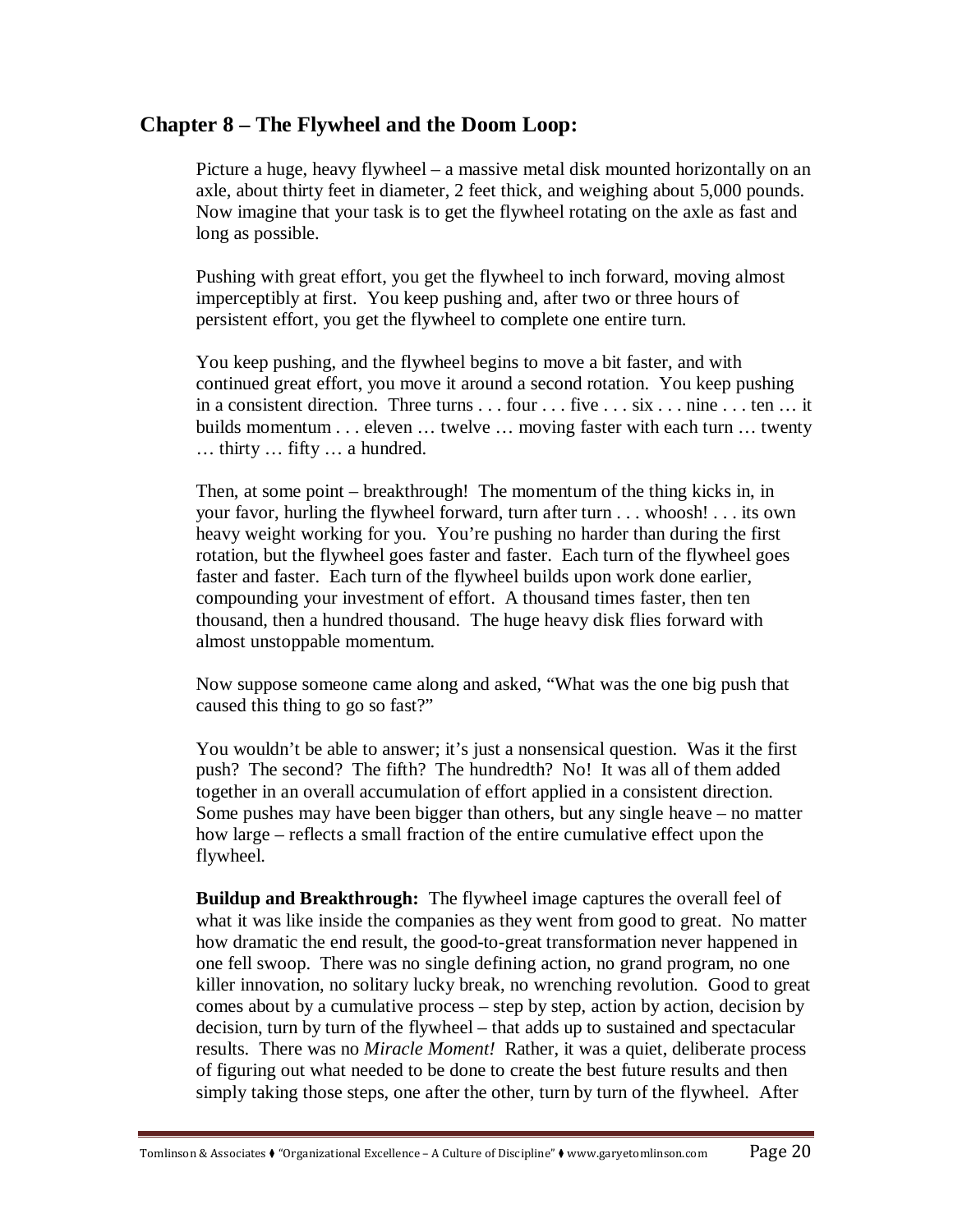pushing on that flywheel in a consistent direction over an extended period of time, they'd inevitably hit a point of breakthrough.

**Not Just a Luxury of Circumstance:** It's important to understand that following the buildup-breakthrough flywheel model is not just a luxury of circumstance. People who say, "Hey, but we've got constraints that prevent us from taking this longer-term approach," should keep in mind that the good-to-great companies followed this model no matter how dire the short-term circumstances.

**The "Flywheel Effect:"** The good-to-great companies understood a simple truth: Tremendous power exists in the fact of continued improvement and the delivery of results. Point to tangible accomplishments – however incremental at first – and show how these steps fit into the context of an overall concept that will work. When you do this in such a way that people see and feel the buildup of momentum, they will line up with enthusiasm. We came to call this the flywheel effect, and it applies not only to outside investors but also to internal constituent groups.

When you let the flywheel do the talking, you don't need to fervently communicate your goals. People can just extrapolate from the momentum of the flywheel for themselves: "Hey, if we just keep doing this, look at where we can go!" As people decide among themselves to turn the fact of potential into the fact of results, the goal almost sets itself.

Stop and think about it for a minute. What do the right people want more than anything else? They want to be part of a winning team. They want to contribute to producing visible, tangible results. They want to feel the excitement of being involved in something that just flat-out works. When the right people see a simple plan born of confronting the brutal facts – a plan developed from understanding, not bravado – they are more likely to say, "That'll work. Count me in." When they see the monolithic unity of the executive team behind the simple plan and selfless, dedicated qualities of Level 5 leadership, they'll drop their cynicism. When people begin to feel the magic of momentum – when they begin to see tangible results, when they feel the flywheel beginning to build speed – that's when the bulk of people line up to throw their shoulders against the wheel and push.

**The Doom Loop:** We found a very different pattern at the comparison companies. Instead of a quiet, deliberate process of figuring out what needed to be done and then simply doing it, the comparison companies frequently launched new programs – often with great fanfare and hoopla aimed at "motivating the troops" – only to see the programs fail to produce sustained results. They sought the single defining action, the grand program, the one killer innovation, the miracle moment that would allow them to skip the arduous buildup stage and jump right to breakthrough. They would push the flywheel in one direction, then stop, change course, and throw it into yet another direction. After years of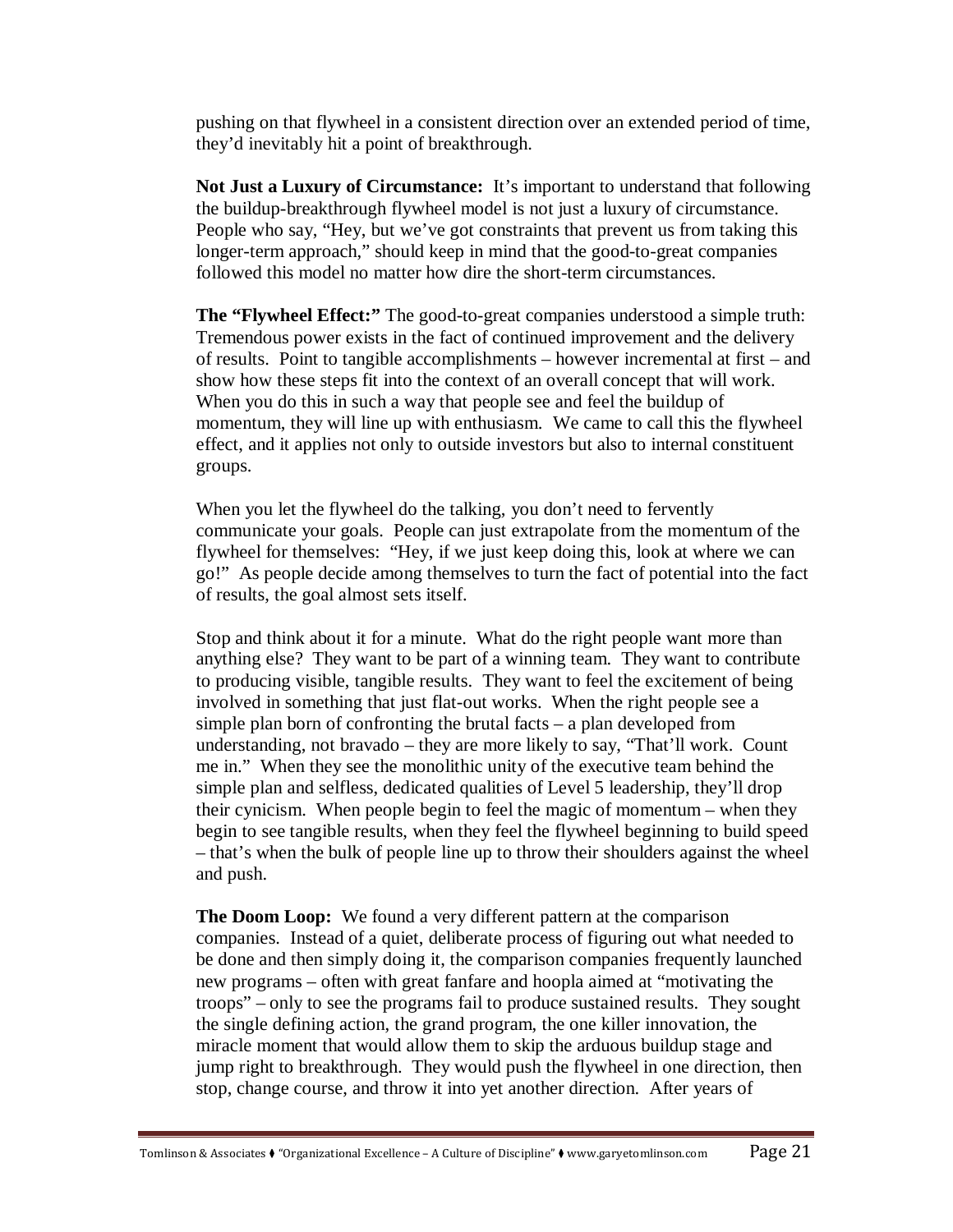lurching back and forth, the comparison companies failed to build sustained momentum and fell instead into what we came to call the *doom loop.*

**The Misguided Use of Acquisitions:** Why did the good-to-great have a substantially higher success rate with acquisitions, especially major acquisitions? The key to their success was that their big acquisitions generally took place after development of the Hedgehog Concept and after the flywheel had built significant momentum. They used acquisitions as an accelerator of flywheel momentum, not a creator of it.

**The Flywheel as a Wraparound Idea:** When I look over the good-to-great transformations, the one word that keeps coming to mind is *consistency*. Another word is *coherence*, the magnifying effect of one factor upon another. In reading about the flywheel, I couldn't help but think of the principle of coherence. However you phrase it, the basic idea is the same. Each piece of the system reinforces the other parts of the system to form an integrated whole that is much more powerful than the sum of the parts. It is only through consistency over time, through multiple generations, that you get maximum results.

### **Chapter 8 – The Flywheel and the Doom Loop – Key Points**

- Good-to-great transformations often look like dramatic, revolutionary events to those observing from the outside, but they feel like organic, cumulative processes to people on the inside. The confusion of end outcomes (dramatic results) with process (organic and cumulative) skews our perception of what really works over the long haul.
- No matter how dramatic the end result, the good-to-great transformations never happened on one fell swoop. There was no single defining action, no grand program, no one killer innovation, no solitary lucky break, no miracle moment.
- Sustainable transformations follow a predictable pattern of buildup and breakthrough. Like pushing on a giant, heavy flywheel, it takes a lot of effort to get the thing moving at all, but with persistent pushing in a consistent direction over a long period of time, the flywheel builds momentum, eventually hitting a point of breakthrough.
- The comparison companies followed a different pattern, the doom loop. Rather than accumulating momentum – turn by turn of the flywheel – they tried to skip buildup and jump immediately to breakthrough. Then, with disappointing results, they'd lurch back and forth, failing to maintain a consistent direction.
- The comparison companies frequently tried to create a breakthrough with large, misguided acquisitions. The good-to-great companies, in contrast, principally used large acquisitions after breakthrough, to accelerate momentum in an already fast-spinning flywheel.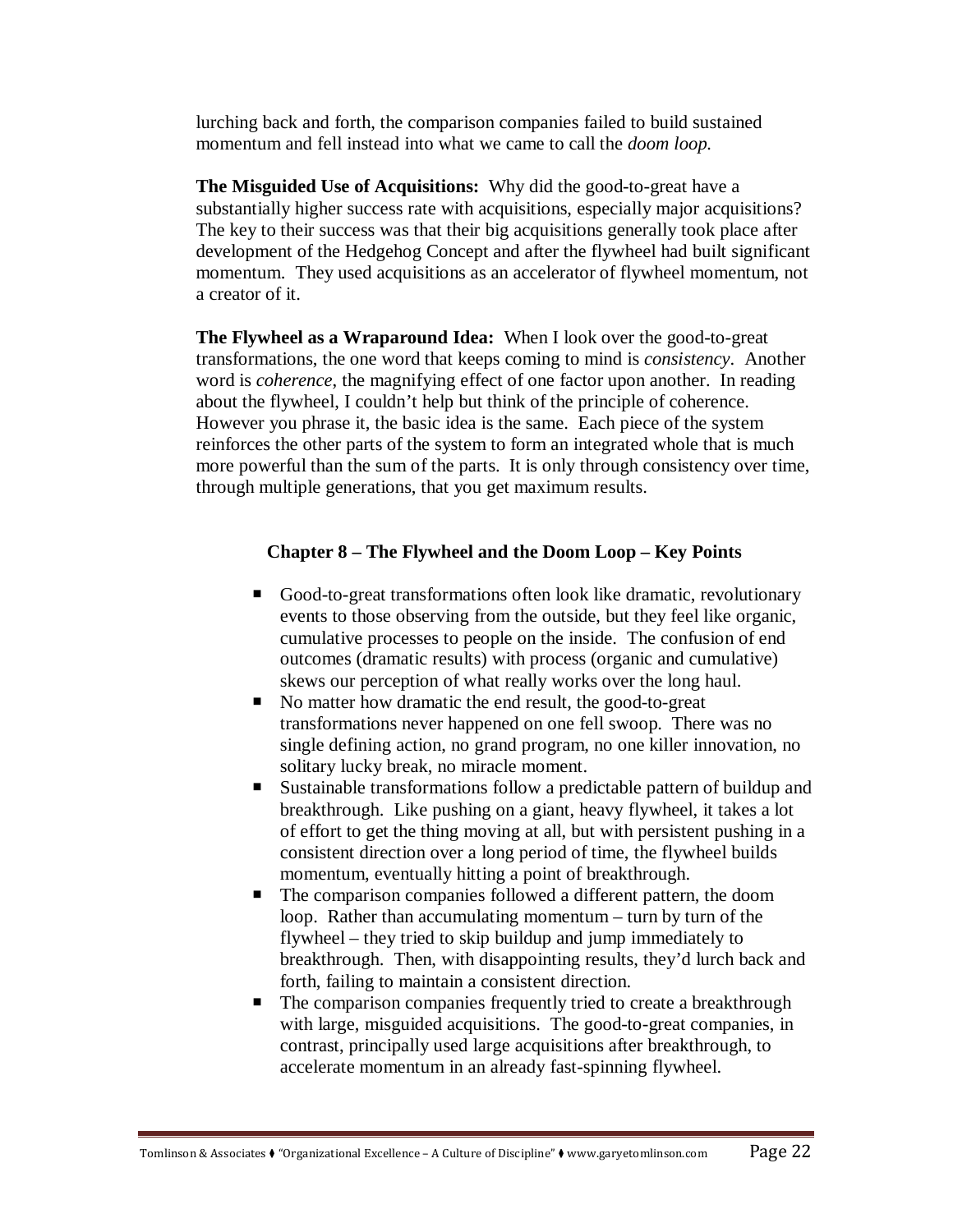#### **Unexpected Results**

- Those inside the good-to-great companies were often unaware of the magnitude of their transformation at the time; only later, in retrospect, did it become clear. They had no name, tag line, launch event, or program to signify what they were doing at the time.
- The good-to-great leaders spent essentially no energy trying to "create alignment," "motivate the troops," or "manage change." Under the right conditions, the problems of commitment, alignment, motivation, and change largely take care of themselves. Alignment principally follows from results and momentum, not the other way around.
- The short-term pressures from Wall Street were not inconsistent with following this model. The flywheel effect is not in conflict with these pressures. Indeed, it is the key to managing them.

## **Good to Great Summary:**

It all starts with Level 5 leaders, who naturally gravitate toward the flywheel model. They are less interested in flashy programs that make it look like they are *Leading* with a capital *L*. They're more interested in the quite, deliberate process of pushing on the flywheel to produce *Results* with a capital *R*.

Getting the right people on the bus, the wrong people off the bus, and the right people in the right seats – these are all crucial steps in the early stages of buildup, very important pushes on the flywheel. Equally important is to remember the Stockdale Paradox: "We're not going to hit breakthrough by Christmas, but if we keep pushing in the right direction, we will eventually hit breakthrough." This process of confronting the brutal facts helps you see the obvious, albeit difficult, steps that must be taken to turn the flywheel. Faith in the endgame helps you live through the months or years of buildup.

Next, when you attain deep understanding about the three circles of your Hedgehog Concept and begin to push in the direction consistent with that understanding, you hit breakthrough momentum and accelerate with key accelerators, chief among them pioneering the application of technology tied directly back to your three circles. Ultimately, to reach breakthrough means having the discipline to make a series of good decisions consistent with you Hedgehog Concept – disciplined action, following from disciplined people who exercise disciplined thought. That's it. That's the essence of the breakthrough process.

In short, if you diligently and successfully apply each concept in the framework, and you continue to push in a consistent direction on the flywheel, accumulating momentum step by step and turn by turn, you will eventually reach breakthrough.